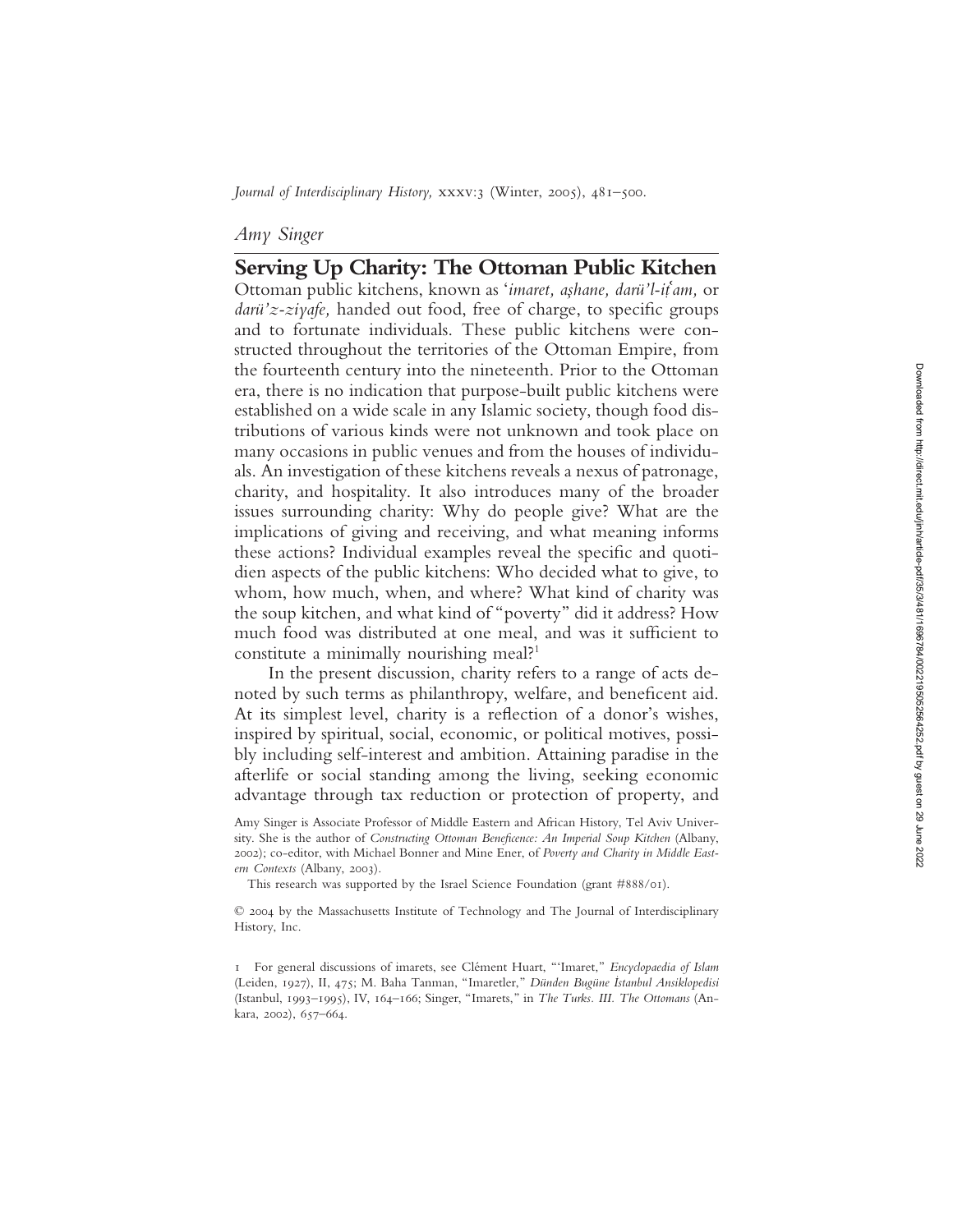consolidating the support of constituencies all constitute possible motives for what may be termed charitable or beneficent acts.

Acts of charity can also say something about the beneficiaries, implying the presence of need, poverty, or destitution—whether material, emotional, or spiritual in nature. Charity often requires the presence of needy people or specific recipients but is not perforce inspired by them. When charity addresses poverty, it comes in response to a giver's perception of both the need and the de servedness of the recipient. What qualifies as need or deservedness, however, is far from universal; it may or may not be related to ma terial poverty or indigence. Rather, these key concepts are shaped by the worldview of the givers.

For Muslims, the precepts of the Qur'an and the examples from Muhammad's life stored up in traditions *(hadith)* contribute fundamentally, but not exclusively, to the formation of their worldview. The Qur'an commands believers repeatedly, in a single phrase, to pray and to pay the alms tax. The other three obligations of all Muslims are faith, fasting at Ramadan, and the pilgrimage to Mecca. In the Qur'an, the alms tax is distributed to the poor and needy, to those who work to collect the alms tax, to those whose hearts need to be reconciled to Islam, to debtors, in God's way (often for those engaged in jihad), and to travelers (9:60, Tawba). It also supplied funds for the ransoming of slaves. The Qur'an states more generally that people are to be good and contribute to parents and close relatives, as well as to orphans and the needy (2:83, Baqara). 2

Two categories of charity evolved from these basic Qur'anic injunctions. The first, the obligatory alms tax *(zakat)*, is explicitly enjoined annually on all Muslims who possess a minimum level of wealth and income. The second category comprises voluntary do nations, referred to generally as *sadaqa,* which are recommended to every Muslim, even if only a prayer for the health of another person or as little as half a date. The voluntary donations are the chief focus of the discussion in this article—everything from vast endowments sustaining extensive socioreligious building com plexes to the smallest acts of charity. 3

<sup>2</sup> All Qur'an references are quotations or paraphrases from Arthur J. Arberry (trans.), *The Koran Interpreted* (London, 1955).

<sup>3</sup> For more extensive discussions of these basic concepts, see Thomas H. Weir and Aaron Zysow, *Encyclopaedia of Islam* (CD ROM) (Leiden, 1999) (hereinafter *EI*<sup>2</sup> ), VIII, 708–716; Zysow, *EI*<sup>2</sup>, XI, 406–422.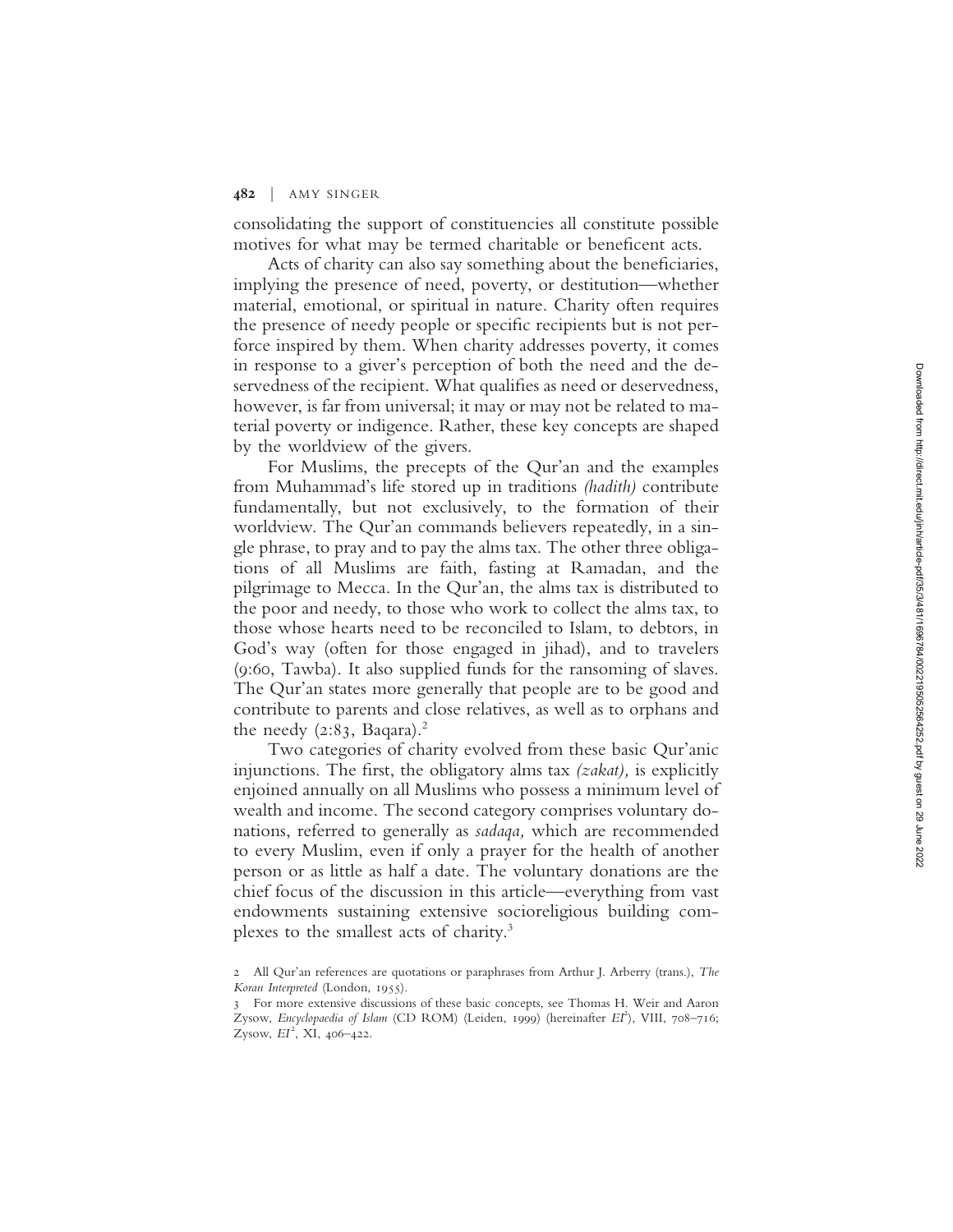Distribution of food as sustenance is one of the basic acts of human charity, along with the provision of shelter and clothing. In many of the Qur'anic verses about beneficence, words based on the Arabic roots  $r-z-q$  and  $n-f-q$  are used. The first refers chiefly to God's own beneficence as provider of sustenance *(rizq)*, whereas the latter points to various human obligations *(nafaqa).* More spe cifically, the Qur'an says, "they give food, for the love of Him, to the needy, the orphan, the captive: 'We feed you only for the Face of God; we desire no recompense from you, no thankfulness'" (76:8–9, al-Insan). 4

A story later repeated about the second Caliph 'Umar illus trates that this obligation came to be seen as personal, in the eyes of both givers and recipients, and emphasizes the expectation of individual responsibility. One night, while in disguise, 'Umar met a destitute woman and her two children. Not recognizing him, the woman cursed the Caliph for ignoring their hunger. Without revealing himself, 'Umar, much chastised, went away and returned to her as soon as possible carrying food. He then built a cooking fire and prepared bread and soup for the woman and her children with his own hands. Notably, bread and soup are presented as the most basic forms of sustenance.<sup>5</sup>

For the Ottomans, Muslim teachings and traditions were only part of the context in which the public kitchen evolved as a widespread institution, supported by the charitable investments of the imperial family and its most prominent officials. Apart from the teachings of scholars steeped in Qur'anic interpretation and legal treatises, the practices and texts of the Muslim mystics *(sufis)* were crowded with food, whether actually served up at sufi residences to dervishes and guests, or scattered as images and metaphors in the writings and practices of the various orders. Furthermore, the confluence of Turco-Mongol, Arab, and Byzantine practices that Ottomans adopted and adapted, together with the demands placed on the new Ottoman sultanate, contributed to a worldview that emphasized imperial charity and gave rise to the particular form of the imaret. 6

<sup>4</sup> *On rizq* and *nafaqa* in the Qur'an, see suras ii and ix, especially ii.3, ii. 184, ii. 195, ii. 215, ii.219, ii. 254 *(anfaku mima razaknakum),* ix.53–54. For a more general discussion of *rizq,* see C. Edmund Bosworth, "Rizk,"  $EI^2$ , VIII, 567-568.

<sup>5</sup> This story is found in the eleventh-century mirrors-for-princes text of Nizām al-Mulk,<br>
The Book of Covernment (London, 1960),  $142=144$ *The Book of Government* (London, 1960), 143–144.

<sup>6</sup> Singer, *Constructing Ottoman Beneficence: An Imperial Soup Kitchen in Jerusalem (Albany*, 2002), 152-157. On sufis, see David Waines, Halil Inalcik, and John Burton-Page,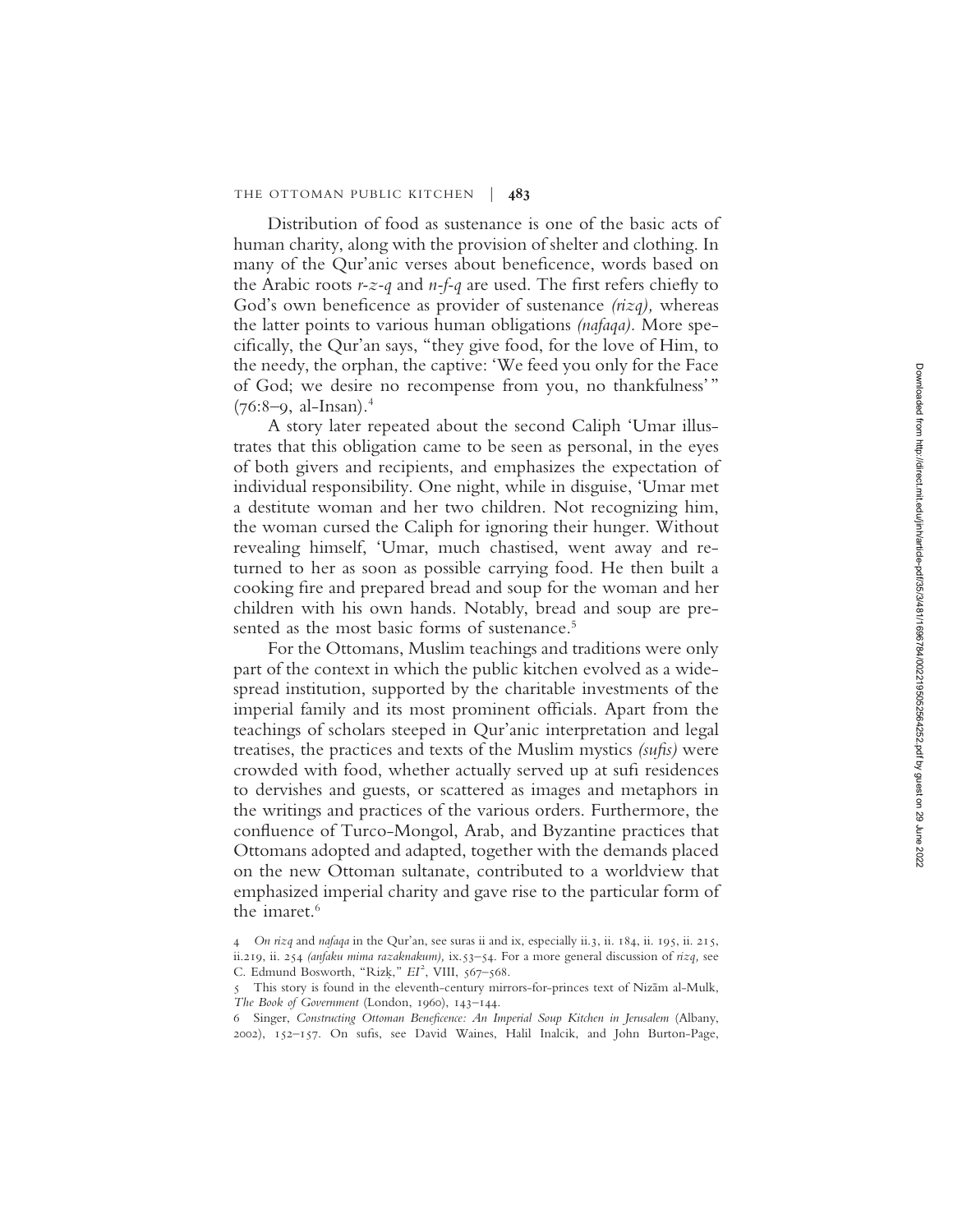Charitable food distributions in the imarets provide a means to understanding who was deemed deserving, how need was defined, and what the relationship was between deservedness, need, and poverty. A picture emerges of how givers who chose this form of charitable endeavor understood their purpose and their own society, and how the distribution of food was both a ve hicle for charitable aid and for constructing and affirming a particular social order.

endowments Ottoman public kitchens were endowments. The express goal of the founders was to draw closer to God and attain a place in paradise after death. These endowments, or *waqfs,* were a form of sadaqa, sustaining much voluntary charitable activity throughout Islamic societies from a relatively early point in Islamic history, though they became more popular from about the tenth century. Waqfs maintained an enormous range of social and economic institutions, supporting education, health, welfare, public services, and public works. 7

In establishing a waqf, the founders transferred to God the title of their properties permanently for the benefit of a specific institution or purpose (mosque, college, public kitchen, waterworks, bridge, family members, or the local poor). The properties could be large or small (an entire house or a single room, an orchard or a single tree), and the beneficiaries either a new or an existing institution. In Ottoman practice, founders defined the following elements in a written document *(waqfiyya)*: (1) the precise property to be endowed;  $(2)$  the precise beneficiary of the revenues from the property; and (3) the person who would manage the endowed property. The waqfs fixed their ultimate beneficiaries as "the poor" in order to ensure that the irreversible endowment would serve an eternal purpose, whether it originally supported the founder's family or a public institution. A waqf made in favor of

<sup>&</sup>quot;Matbakh," EI<sup>2</sup>, VI, 810-812; Annemarie Schimmel, *The Triumphal Sun: A Study in the Works of Jalalüddin Rumi* (London, 1980), 138–152; Ayla Algar, "Food in the Life of the Tekke," in Raymond Lifchez (ed.), *Dervish Lodge: Architecture, Art, and Sufism in Ottoman Turkey* (Berkeley, 1992), 302.

<sup>7</sup> Although the schools of Islamic law differ on the details of what is possible and permissible in founding and running these endowments, the brief sketch herein is based on the Hanafi,<br>which predominated in the Ottoman Empire, See also John B obert Barnes. An Introduction to which predominated in the Ottoman Empire. See also John Robert Barnes, *An Introduction to Religious Foundations in the Ottoman Empire* (Leiden, 1987); Rudolph Peters, et al., *EI* 2 , XI, 59–99.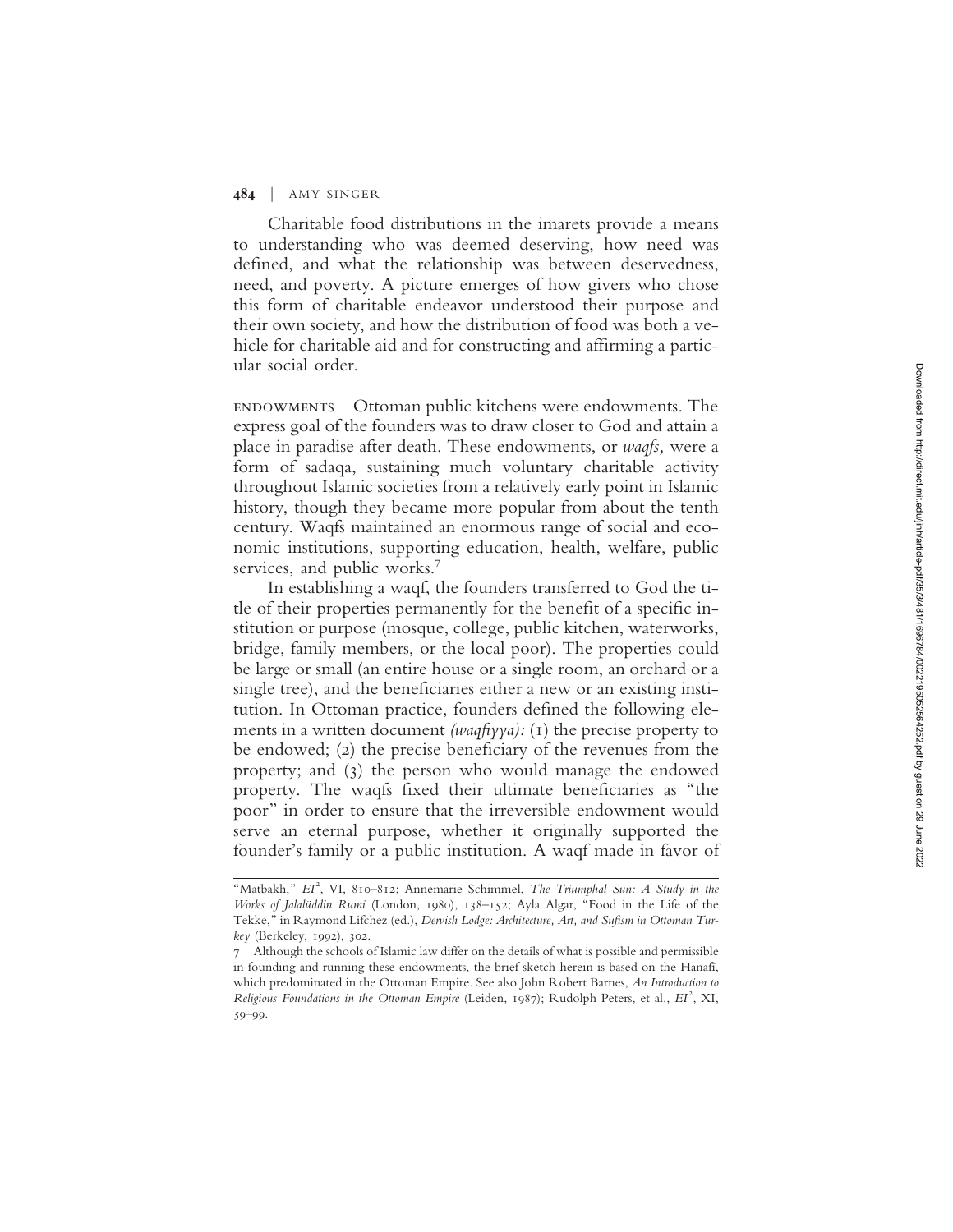family members was not inconsistent with the institution's charita ble intent, since the Qur'an names close relations as those deserv ing of sadaqa and emphasizes the responsibility and merit of caring for the extended family.

Public kitchens were often one unit in a waqf complex *(külliye),* a group of buildings, which could include such bene ficiaries as mosques, colleges, hospices, hospitals, and caravansaries. The endowed revenue-producing properties of these complexes could encompass markets, with shops that were rented out; baths, the income from which contributed to the waqf; extensive agri cultural properties, from which revenues formerly levied as taxes were redirected to the waqf institutions; and industrial facilities, such as mills, soap factories, and looms. These large multi-purpose complexes had extensive (and often far-flung) properties, requiring not only a manager, but a staff as well, all of whom had to be compensated from the endowment revenues. The beneficiaries were not only the buildings (which had to be maintained) but also the clients of the various institutions, whether people praying, scholars, students, patients, weary travelers, pilgrims, or the general poor.

So far as historians are concerned, the endowments have the advantage of visibility and durability. The largest complexes comprised stone buildings, some of which have endured in their original functions until today. These large complexes were usually endowed by rulers or wealthy and powerful members of society who tended to record their acts in extensive and sometimes richly calligraphed texts. To investigate the endowments of the Ottoman sultans, written reports and accounts registers are also available. Altogether, these documents record much detail about the kitchens—the menus, the size of portions, the identities of those included and excluded from the distributions, and the order in which people ate.

the food served in imarets "Whoever gives one dirham of sadaqa in Jerusalem gains his ransom from hellfire, and whoever gives a loaf of bread there is like one who has given [the weight of] the earth's mountains in gold." The spirit of this maxim—attrib uted to al-Hasan al-Basri, an eighth-century preacher—may well have inspired Hurrem Sultan, wife of Sultan Süleyman I, to en dow a public kitchen in mid-sixteenth-century Jerusalem. She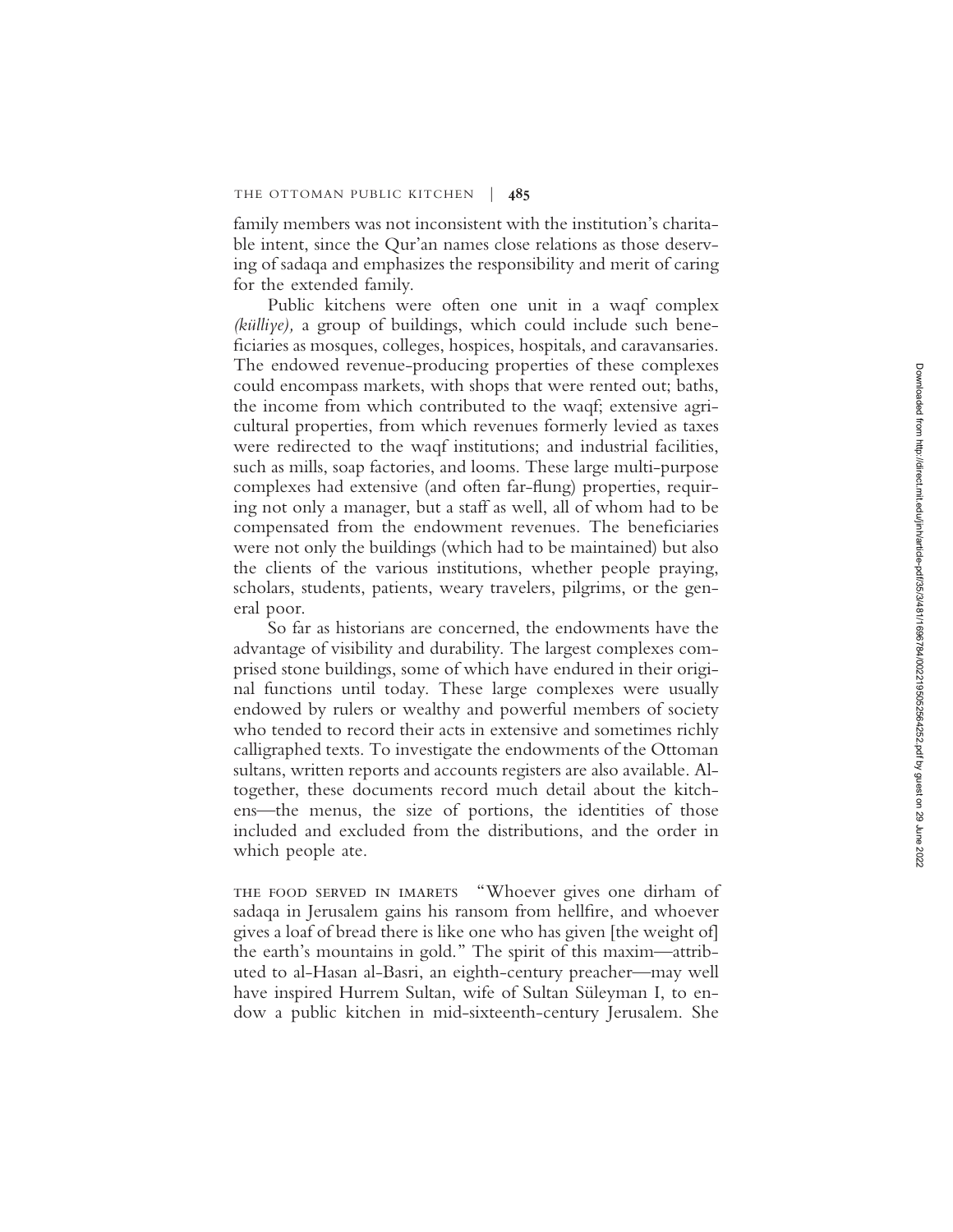charged that it prepare and distribute meals to 500 people, twice a day, every day. Were the maxim to have been realized literally, the earth would long ago have collapsed under the weight of the gold, since the imaret distributed around 1,000 loaves of bread daily. The recipients of the distributions of bread and soup included the employees, the people living in the caravansary of the imaret, the followers of a local sufi shaykh, and 400 people characterized as "poor and wretched, weak and needy." 8

Each morning meal comprised rice soup, made with clarified butter; chick peas; onions; salt; and, according to the season, squash, yogurt, lemon, or pepper for additional flavor. In the evening, bulgar (crushed wheat) soup was made with clarified butter, chickpeas, onions, salt, and cumin. Meals always included bread. On special days, however, everyone was entitled to richer dishes: Friday nights (the night between Thursday and Friday); the nights of Ramadan; the nights of 'Aşure, Mevlud, Regaib, and Berat; the<br>great sacrifice festival *(kurban hayramı*/'īd al-adha) during the annual great sacrifice festival *(kurban bayramı/'id al-adha)* during the annual<br>*haii* (pilorimage): and the celebrations marking the end of *hajj* (pilgrimage); and the celebrations marking the end of Ramadan (seker havrami/ $\overline{d}$  al-fitr). At such times *dane* (mutton and Ramadan *(seker bayramı* / td al-*fitr)*. At such times, *dane* (mutton and<br>rice) and *zerde* (rice sweetened with honey and saffron) replaced *î*rice) and *zerde* (rice sweetened with honey and saffron) replaced the regular evening wheat soup. These two special dishes were familiar ceremonial staples, expected to be on every table, no matter the rank of the guest. For example, they appeared on the tables of rich and poor alike at the circumcision feast of Süleyman's sons, the Princes Bayezid and Cihangir, in 1539.9

Employees at the Jerusalem imaret received one ladle of soup and two loaves of bread per meal and the guests one ladle and one loaf. The sufis and the largest category of the poor received onehalf a ladle and one loaf each per meal. On Fridays, each person received dane and zerde, but the poor had only one-half a piece of meat each, whereas the others had a whole piece each. People ate in shifts—first the employees of the imaret, then the caravansary residents, and finally the poor. The poor had to enter in shifts because they were too numerous—first the learned poor, then ap-

<sup>8</sup> Al-Hasan al-Basri (d. 728), as quoted in Weir and Zysow, "Sadaka,"  $EI^2$ , VIII, 710. The discussion of the Jerusalem imaret in this section is based on the *waqfiyya* of the imaret, as well as reports on it submitted to the Topkapı Palace. See Singer, *Constructing Ottoman Beneficence*,<br>20–70, for further details and references 39–70, for further details and references.

<sup>9</sup> On the various festivals, see the relevant articles in *EI* 2 . On the circumcision feast, see Semih Tezcan, *Bir Ziyafet Defteri* (Istanbul, 1998), 43, 58.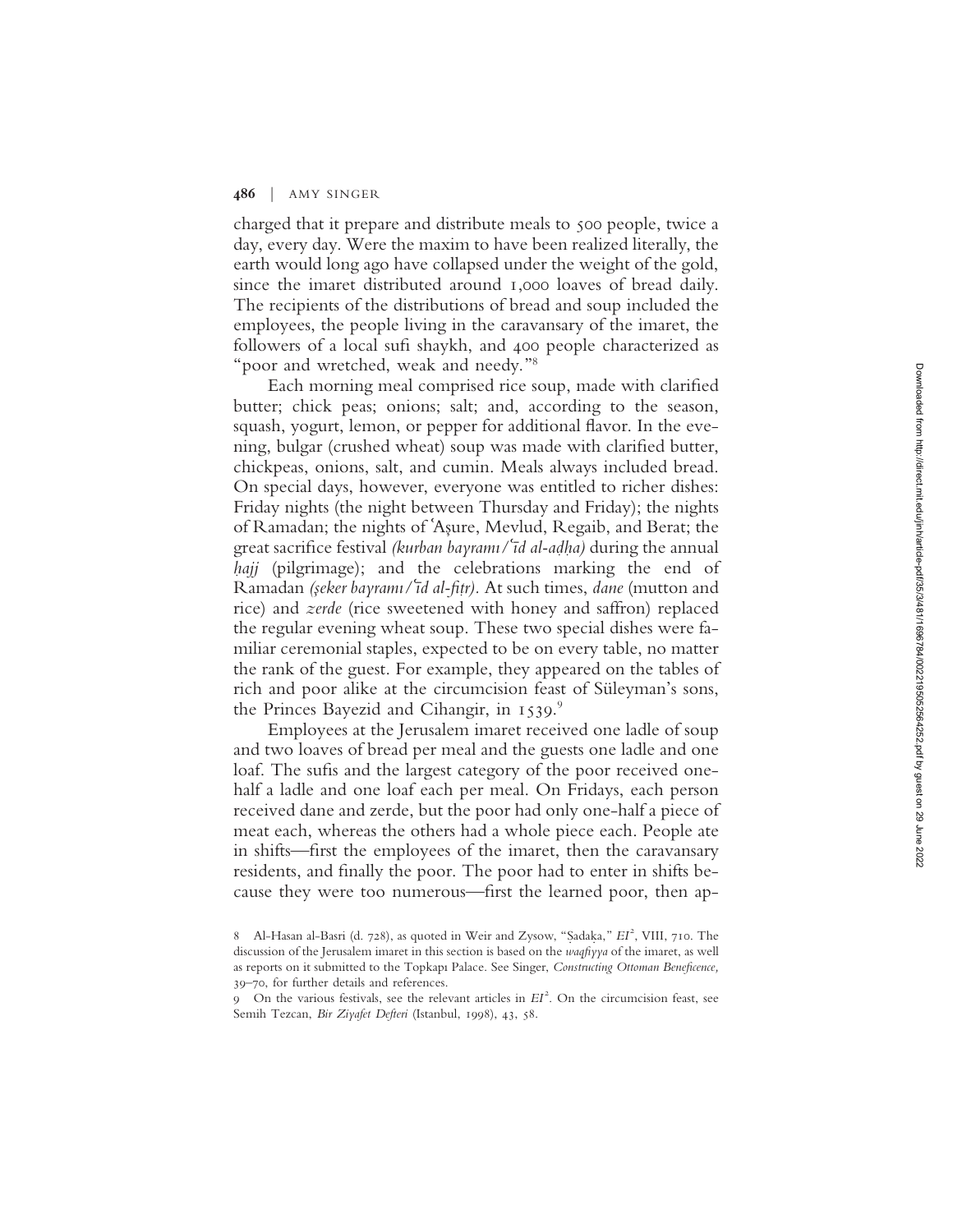parently the men, and finally the women. As an exceptional privilege, the sufis were allowed to send someone to collect their food from the imaret and bring it back to their residence across the city. Everyone else had to eat in the imaret refectory.

Strict prescriptions defined who ate, what they ate, how much they received, where the food was distributed and eaten, and in what order. These conditions were stipulated in the en dowment and refined in subsequent orders and reports concerning the early operations of the imaret. Hand in hand with the image of imperial generosity is that of a strictly run establishment, carefully regulating the movements and benefits of its clients.

The Hasseki Sultan imaret in Jerusalem is one example of an Ottoman public kitchen, but Jerusalem was only a provincial town, even if an important one. The imperial capital in Istanbul had more numerous and extensive operations at work in the huge imarets of the Fatih and Süleymaniye complexes. Mehmed the Conqueror, known in Turkish as Fatih Mehmed, constructed an enormous complex in Istanbul between 1463 and 1471, which gave its name ("Fatih") to an entire quarter of the city. By the mid-sixteenth century, approximately 1,500 people were fed twice a day at the imaret there. Among the diverse group of regular clients were visiting dignitaries, travelers, scholars and students from the prestigious Fatih colleges, the doorkeepers and guards of these colleges, the students of three other nearby colleges and four nearby *zaviyes* or dervish lodges, 600 student candidates *(softa/ suhte)* and their eight proctors *(emir),* 56 members of the Fatih imaret staff, 47 hospital staff members and 51 other functionaries of the complex, including staffs of the mosque and tombs. After all these people finished eating, what was left over was distributed to the indigent poor. These details are recorded in a distribution list *(tevzi (name),* drawn up in 952/1545 as a result of too much food being cooked, presumably exceeding or taxing the budget of the place. The list reiterated who exactly had the right to eat at the Fatih imaret, as well as what and how much they ate, to ensure no waste and to prevent abuse due to the "wrong" people being fed or the "right" people receiving too much.<sup>10</sup>

As elsewhere, the principal dishes cooked at the Fatih imaret were rice soup in the mornings and wheat soup at night. How -

<sup>10</sup> A. Süheyl Ünver, *Fatih A qhânesi Tevzî (âmesi* (Ankara, 1953), 3–6.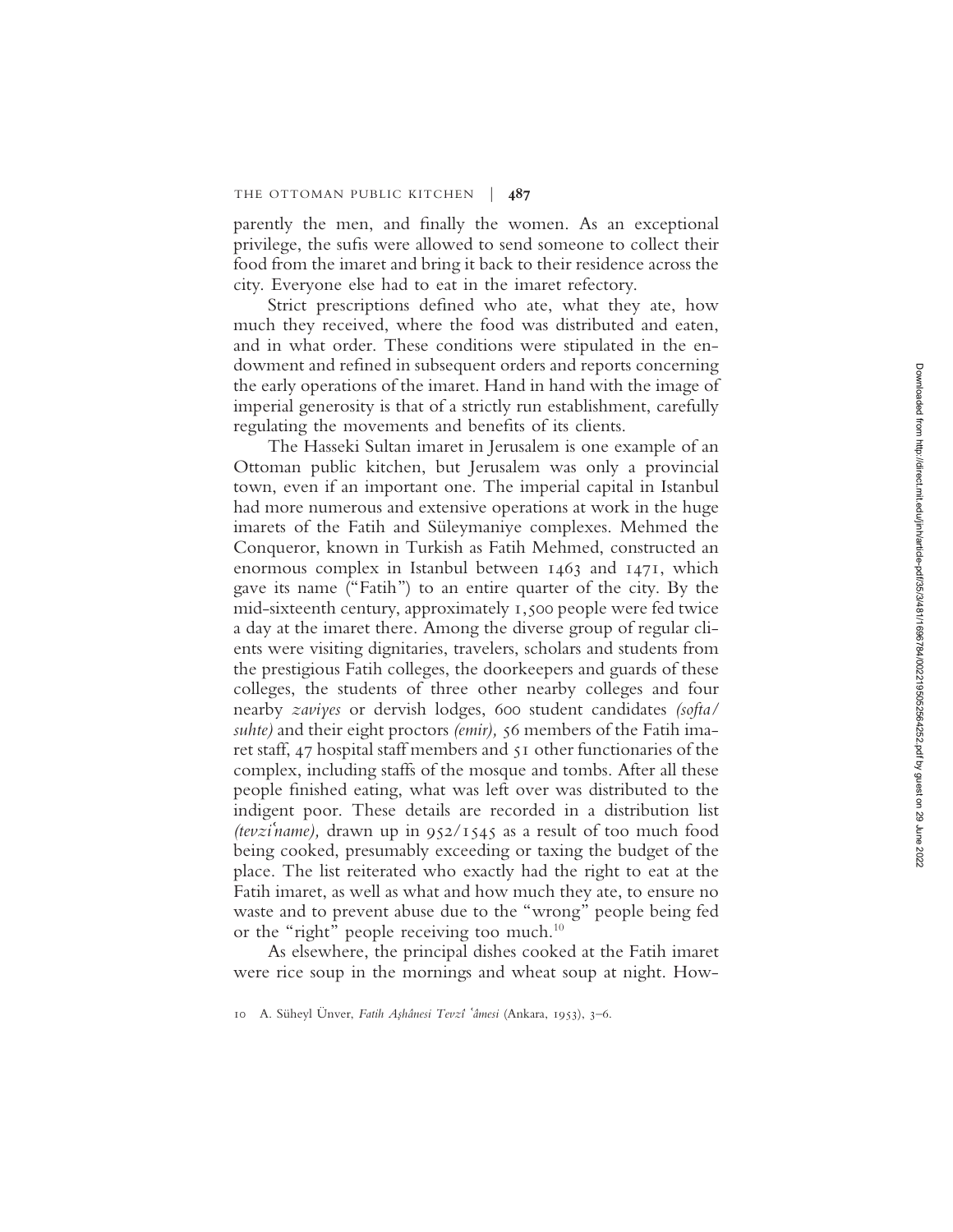ever, the fare at Fatih was heartier than in Jerusalem, since both soups were made daily with meat and parsley. The soups were en riched with salt, onions, cumin, pepper, chick peas, squash, and sour grape or yogurt and chard. About 3,300 loaves of bread were baked and distributed every day. On Friday evenings, the menu comprised dane, zerde, and *zirbaç* (a sweet pudding with raisins, plums, figs, or almonds). The portions for the 600 student candidates were cooked in separate cauldrons. During Ramadan, every thing was cooked for one meal only in the evenings.

Travelers who came to stay at the caravansaray of the Fatih complex received honey and bread at the imaret immediately upon their arrival, to revive them after their journey. The Fatih imaret seems to have expected about 160 high-ranking guests per day, who were to be served at tables *(sofra)* laid for four. They received daily meals of dane and sometimes zerde as well, the dishes that most others ate only once a week. At times, the guests might be treated to meat stew with plums and fresh fruits. Visitors of an even more exalted status, such as members of the *aşraf* (descen-<br>dants of Muhammad), had sheeps' trotters *(naca*) served for breakdants of Muhammad), had sheeps' trotters *(paça)* served for breakfast as a great delicacy, as well as a dish made of pumpkin/squash, honey, jam, cinnamon, and cloves. They had generous portions of meat and rice as well.

As to the order of service, the guests ate first, followed by the Fatih college scholars, students, and staffs. After them came the students from the nearby colleges and the dervishes, and then the 600 candidate students and their proctors, all of them eating in the imaret. Next came the staff of the imaret and the rest of the Fatih complex. If someone held two positions in the complex, each one entitling him to eat, he was only to be served one por tion at any meal.

The last line of the document above the date reads, "[W]hen there is sufficient food remaining leftover from the aforementioned allocations, then a quantity may be distributed to the poor." The word "poor" *(faqir/fuqara)* in all these texts is problem atical; it refers to material poverty, which may have several differ ent causes. Sometimes the causes are distinguishable in context, but they are often buried within a single term. A person called *faqir* may be poor because incapable of working due to illness, injury, age, infirmity, or socioeconomic conditions. *Faqir* can also refer to a dervish who has chosen material poverty to pursue a spiritual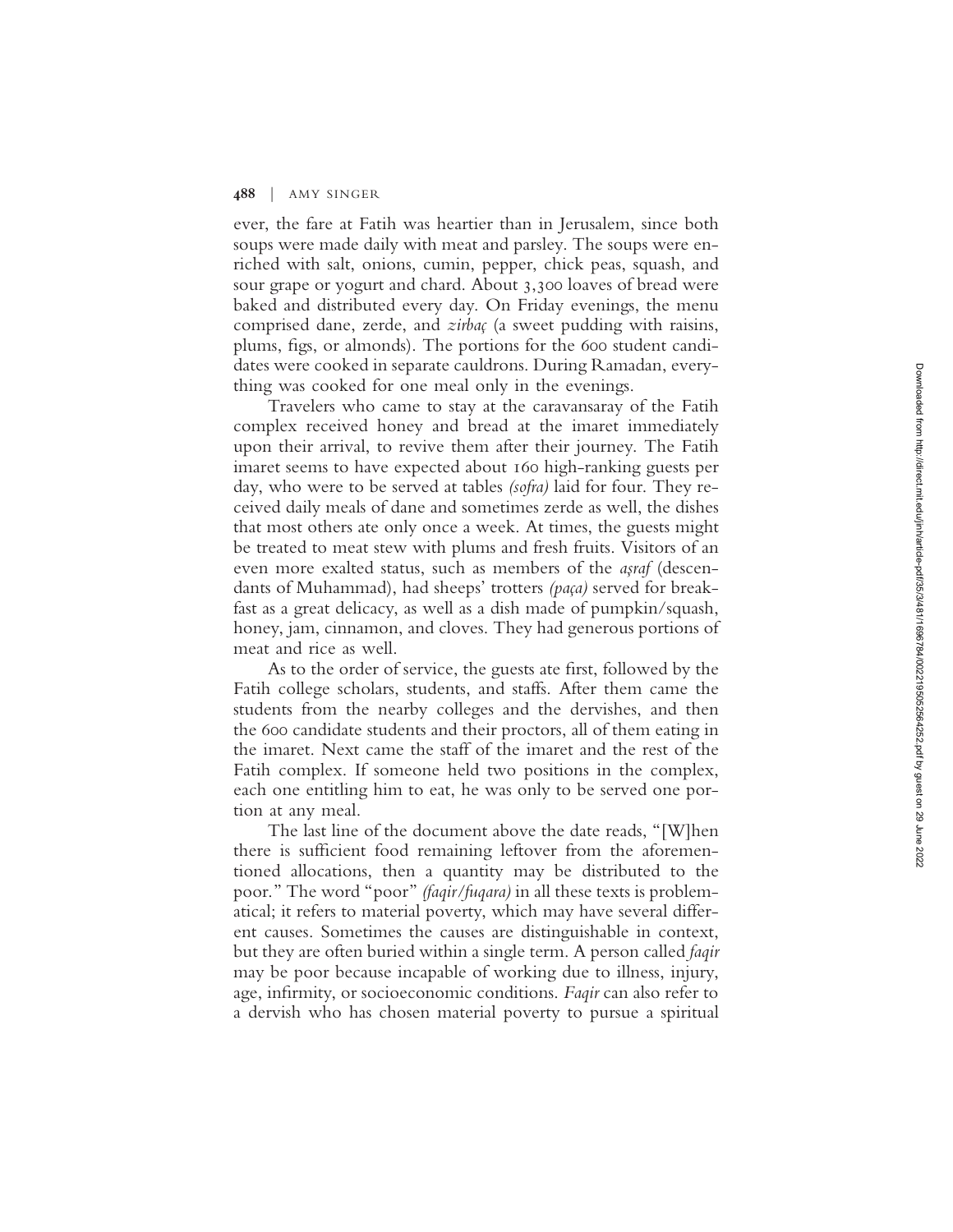goal. It also applies to people who are poor and have a right to be supported because they are learned or members of Muhammad's family. Finally, *faqir* refers to someone in a subordinate position, often used rhetorically by authors for self-reference. When the poor are named to receive the leftovers at the Fatih imaret, they rank lower than the poor scholars, students, dervishes, and mem bers of Muhammad's family, having no qualifications other than indigence to earn them a more permanent place in the distribution lists.

Daily fare at Fatih was richer than that in Jerusalem, and not only for the high-ranking guests. The quantity of meat cooked daily was sufficient for each of the regular customers to receive at least one-half a portion. Like Jerusalem, Fatih had a hierarchy. The students at the prestigious Fatih colleges received a piece of stewed meat, a ladle of soup, and two loaves of bread per meal; their teachers received a double portion of soup. Allotments for the nearby colleges did not list numbers of students, only the number of portions per college. The student candidates, those waiting for a post in one of the colleges, received half as much as the senior students. Two would have to split a bowl of soup and a piece of meat, though each received a loaf of bread (similar to the poor of Jerusalem). Among the senior staff, the scribe and chief steward of the waqf and the shaykh and steward of the imaret each were entitled to double helpings of soup; the rest of the staff had single portions.

Comparable to the Fatih imaret was that of the Süleymaniye in Istanbul, built as part of an enormous mosque complex by Sultan Süleyman, the "Lawgiver" or the "Magnificent," in the 1550s. Though the number of people who came to either of these large kitchens is difficult to determine, the capacity of the Süleymaniye seems to have been smaller than that of Fatih. By the sixteenth century, Fatih's kitchen featured a larger staff and baked 35 percent more bread daily for distribution than the Süleymaniye. The menus, however, were almost identical, as were the privileges accorded to high-ranking guests; the distinctions between the guests and regular clients like students, staff, and poor people; and the order of service.<sup>11</sup>

<sup>11</sup> On the Süleymaniye imaret, see Kemal Edib Kürkçüoğlu, *Süleymaniye Vakfiyesi* (Ankara,<br>1062) 1962).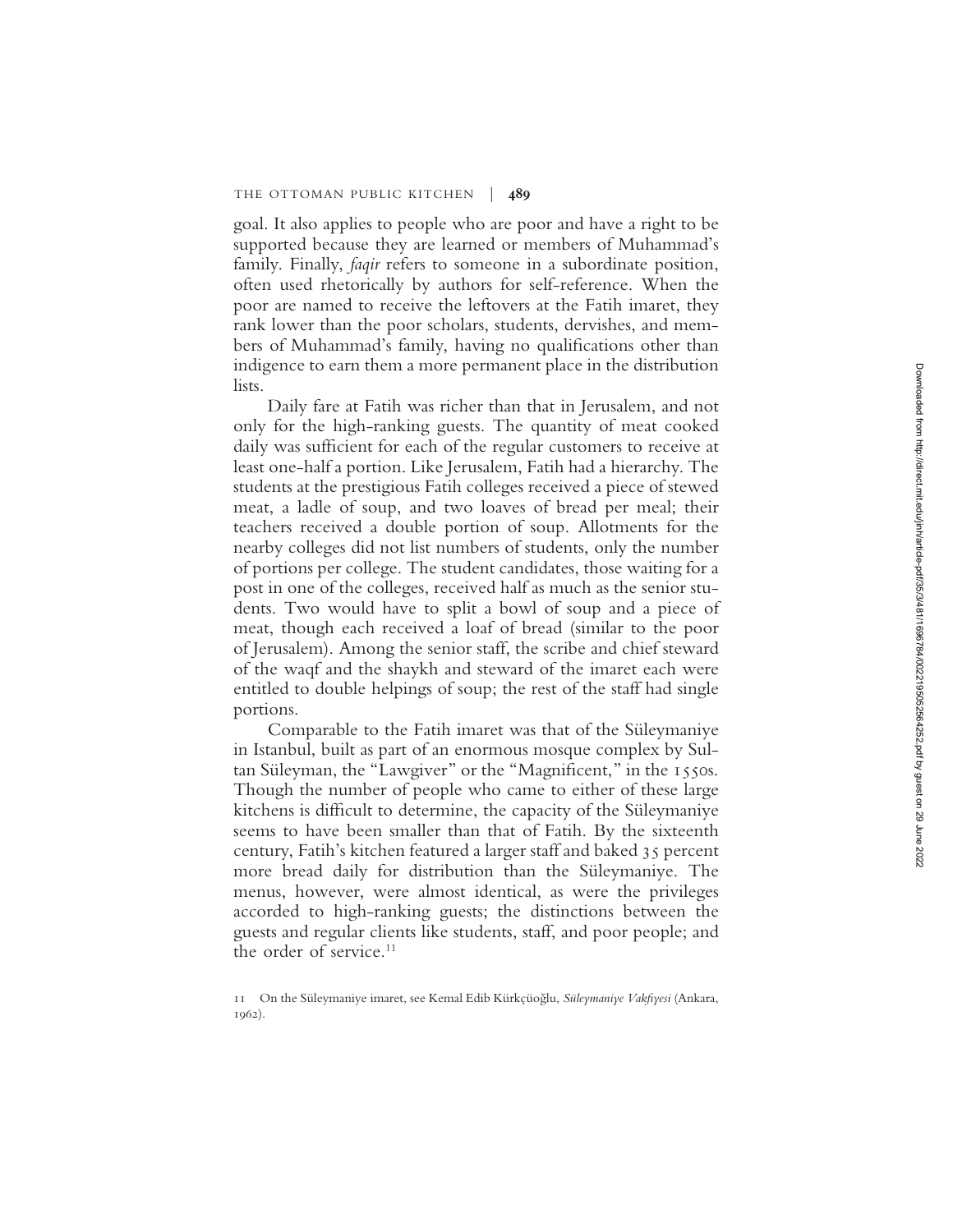The Süleymaniye imaret seemed to expect approximately 200 high-ranking guests per day at tables spread with richer dishes. No precise portions are on record, but the endowment deed notes that orphans and children of the poor who were present in the primary school *(mekteb)* on any given day should be served from the two meals cooked for the poor in the imaret. Two children were to split a bowl of soup, a portion of meat, and two loaves of bread. The standard serving for the majority of staff, college students, and scholars, though unspecified, was probably one serving of soup apiece and a loaf of bread.<sup>12</sup>

The Süleymaniye imaret, like Jerusalem's, placed a clear re striction on removing food from its premises. Strangers, presum ably not on the approved list, who came to the imaret with buckets, could not take away food and bread. However, the poor among the scholars, the descendants of Muhammad, and the blind, paralyzed, and sick could.<sup>13</sup>

That the imaret of Bayezid II in Edirne seems to resemble the large imperial imarets of Istanbul more than other provincial imarets is not surprising, given its construction by a sultan in a former capital of the empire, which continued to serve as an alternate residence for him. Like those of Fatih and Süleymaniye, the imaret of Bayezid II was part of a huge, multi-institutional complex. It had separate courtyards for the kitchen and the bakery, the latter also housing a candle works (candles had to be cooked). The menu there had the customary meat cooked everyday and the special provisions for privileged diners.<sup>14</sup>

The imarets in provincial towns that were not former capitals were generally smaller, though a comprehensive picture for the entire empire is lacking. Standard features reappear in almost all of them—hot soup with bread served often twice a day and special dishes cooked on Thursday nights and holy days. All of the kitch ens seem to have been alert to class distinctions among their cli ents. The imarets themselves, however, were not equal in wealth; the regular fare varied accordingly. Not everywhere was meat a part of the daily diet.

The population fed by imarets divided most obviously along

<sup>12</sup> *Ibid.,* 42–43.

<sup>13</sup> *Ibid.,* 31, 76–77.

<sup>14</sup> Ratip Kazancıgil, *Edirne İmaretleri* (Istanbul, 1991), 96–100.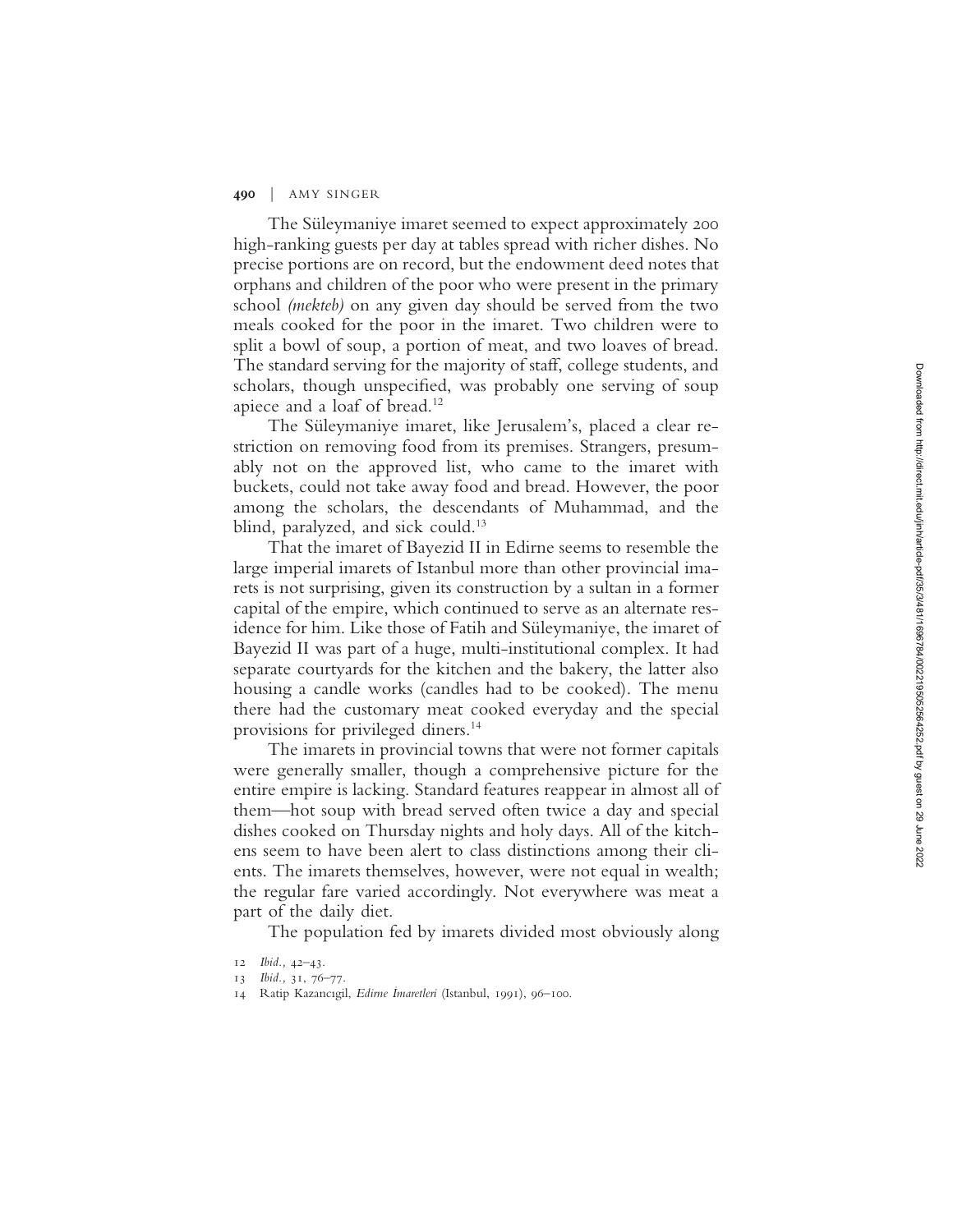lines of class or profession, but it also divided into regulars and transients. The imarets stood ready to welcome every traveler merchant, officials on the move, and pilgrims. Niceties—such as prompt and especially attentive service, including the offer of honey or other reviving sweets for new arrivals—was reserved for the more prestigious. Small details stress how important the func tion of host was in the imarets. In Kastamonu, for example, travel ers who arrived too late for the regular cooked meal received snacks (cold but nourishing) of walnuts, honey, and cheese. The extent of the hosting functions depended on whether the town was on a main or secondary route, and whether it had some special attraction. Unlike the regulars, however, travelers could expect only the traditional three-day welcome.

Local regulars at the imarets usually included at least the staffs and some group (whether precisely defined or not) of indigents. Notably, no military corps were among them; they had their own barracks and camps. The population fed by each imaret also varied with the character of its locale: the administrative status of the town, the presence and size of the local student population or local sufi communities, the state of the economy, and its financial soundness. Jerusalem had far more pilgrims than Istanbul, and many fewer religious students. In Damascus, the *han* (inn) of Murad Çelebi functioned like an imaret, serving dane and zerde twice a week during the four months when pilgrims passed through the city on their way to and from the hajj.<sup>15</sup><br>The clientele could also depend on local circums

The clientele could also depend on local circumstances. Followers of Shaykh Ahmad al-Dajjani, the sufi leader in Jerusalem, were not listed in the endowment deed but were added a few years later to the list of diners at the Hasseki Sultan imaret. The kadi in Konya appealed to Istanbul that the twenty-five poor dervishes who lived in the zaviye of the renowned fourteenthcentury sufi Mevlana Celaluddin Rumi be fed at the nearby imaret of Selim II, since they were overwhelmed by the smell of cooking

<sup>15</sup> On other imarets, see I. H. Uzunçarlşılı, "Karamanoğulları Devri Vesikalarında İbrahim<br>Bev'in Karaman İmareti Vakfıyesi " *Belleten* J. (1027), 00, 101 (Larende): Muhammed A Bey'in Karaman İmareti Vakfiyesi," *Belleten,* I (1937), 99, 101 (Larende); Muhammed A.<br>Simear *The Wasfiyeh of 'Ahmed Pāšā* (Philodelphia, 1940), 100 (Dil Hersek); Vusuf Küçükdağ Simsar, *The Waqfiyah of 'Ahmed Pāšā* (Philadelphia, 1940), 100 (Dil-Hersek); Yusuf Küçükdağ,<br>*Karanyar, Sultan, Selim, Külliyesi (Konya, 1*007) (Karanyar); Yyette Sauyan, "Une Liste de g *Karap înar Sultan Selim Külliyesi* (Konya, 1997) (Karap înar); Yvette Sauvan, "Une Liste de Fondations Pieuses (Waqfiyya) au Temps de Selim II," *Bulletin d'études orientales*, XXVIII (1975), 243 (Aleppo).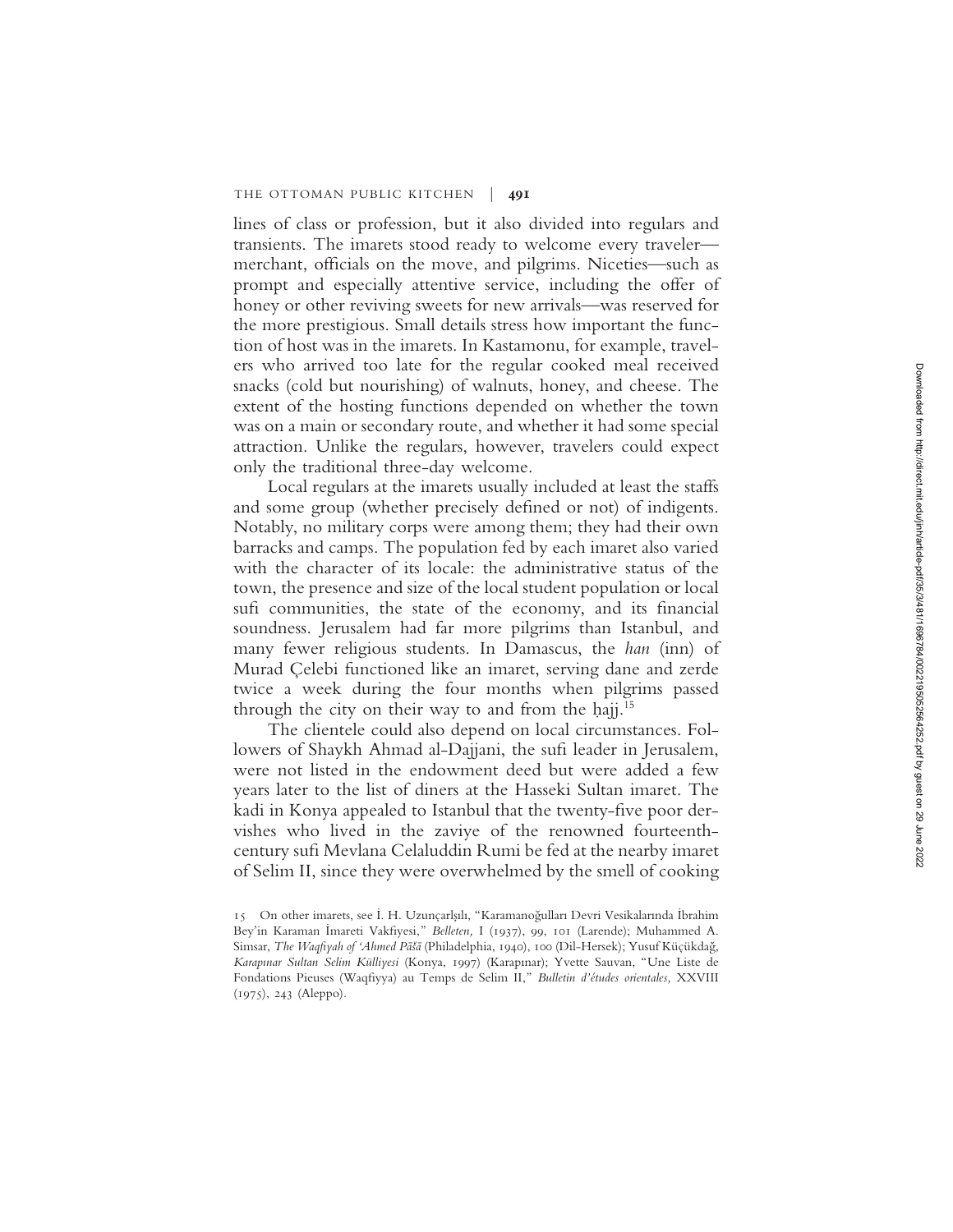food wafting from it. An imperial order was issued granting the request and increasing the imaret's budget accordingly.<sup>16</sup>

THE HISTORY OF IMARETS Under various names, the large kitchens became an integral component of the Ottoman project of set tlement, colonization, legitimization, and urban development. Research on the imarets as discrete units within large waqf complexes or as stand-alone institutions, however, is sparse. This article marks the beginning of an extensive project on the subject, aiming to cover the entire Ottoman Empire. There exists no com prehensive map of these institutions across the Ottoman Empire.<sup>17</sup>

Imarets were primarily urban institutions. Bursa, Edirne, and Istanbul each had many imarets, probably because they served as capitals to the empire, but also because sultans invested heavily in their capitals. In addition, each was an important large commercial city, located on the main routes to Anatolia and the Balkans, and obliged to host large numbers and kinds of travelers. The less prominent cities of the Balkans, Anatolia, and the Arab provinces, as well as some towns and occasional villages, also had imarets that served local indigents, staff in the greater waqf complex, and possibly travelers. The menus mostly comprised bread and soup, the ingredients of which might vary according to local produce, climate, and economic conditions.

Consolidation of the form and function of the imarets was one facet in an ongoing process of canonization affecting imperial institutions and cultural norms that culminated under Süleyman in the sixteenth century. Along with the emergence of identifiably Ottoman idioms of aesthetic creation and legal codifications evolved the standard layout of the imaret as cooking spaces, food storage facilities, and a refectory surrounding a courtyard. The ac tual shape of an imaret was not fixed and varied with how much money or space was available for building, and whether the con struction was new or renovated.<sup>18</sup>

Ottoman origin of the imaret is attested by its presence

18 On sixteenth-century canons, see Gülru Necipo glu, "*A Kânûn* for the State, a Canon for

<sup>16</sup> Ibrahim Hakki Konyalî, *Âbideleri ve Kitabeleri ile Konya Tarihi* (Konya, 1964), 972–973, 977.

<sup>17</sup> One of the initial phases of the present project includes an attempt to map the imarets based on the writings of Evliya Çelebi, the seventeenth-century traveler. For the first part of that work, see Singer, "Evliya on 'imarets," in Ami Ayalon and David J. Wasserstein (eds.), *Mamluks and Ottomans: Studies in Honor of Michael Winter* (London, forthcoming).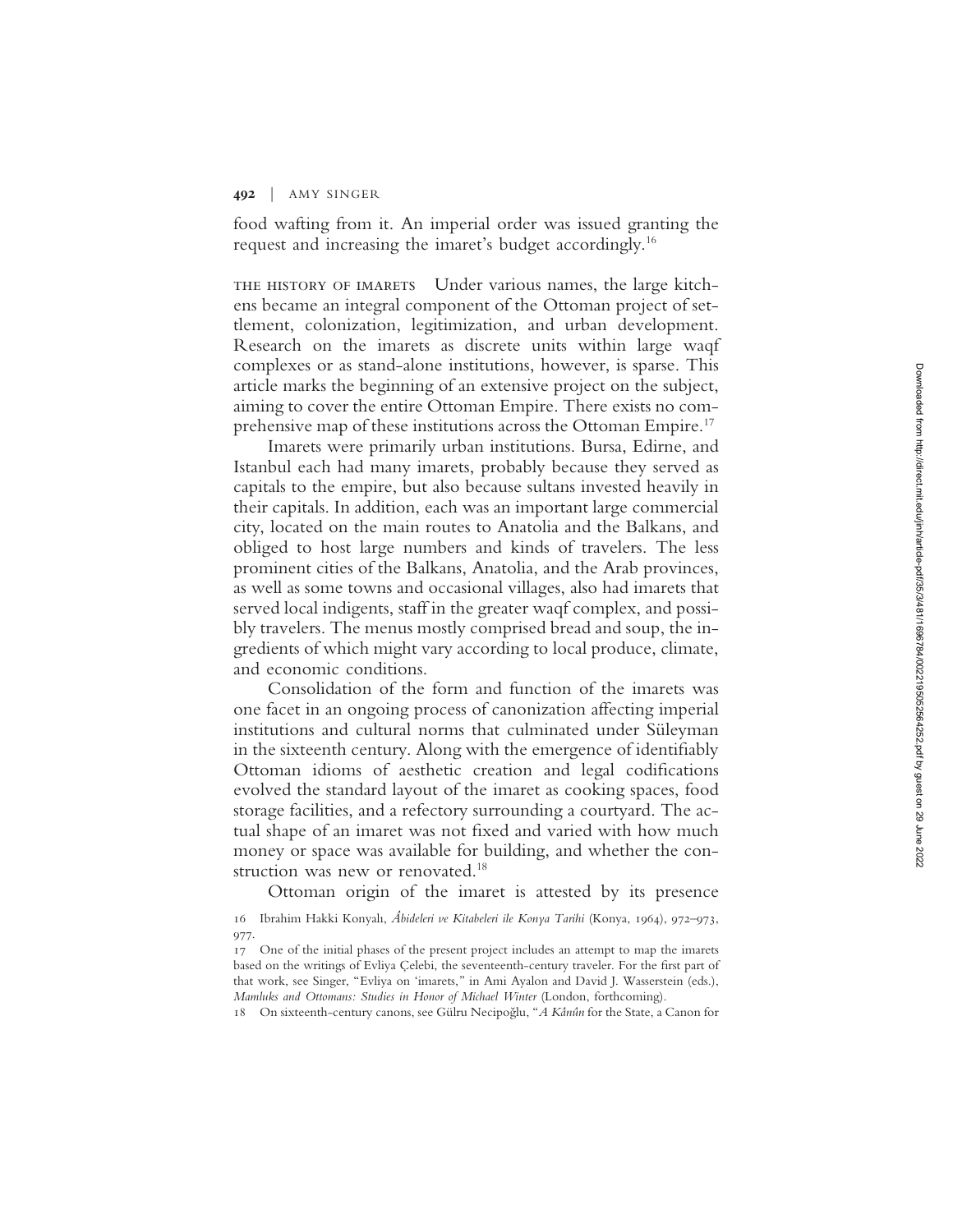throughout Ottoman lands—Anatolia, the Balkans, the Arab provinces—and its absence elsewhere. Institutional features shared among all these regions were frequently the product of an ongoing Ottoman rule and cultural synthesis. Moreover, at least one archi tectural historian claims that no known earlier structures are analo gous to the Ottoman imarets, and none is described in numerous books on Islamic architecture. Formal measures for emergency food assistance to address conjunctural poverty had existed prior to the Ottoman era in the Middle East. However, the daily distribu tion of cooked meals to large numbers of urban dwellers yearround from a special building designed for that purpose appears to have been an Ottoman innovation, at least outside the holy cities of Mecca and Medina, and of Hebron.<sup>19</sup>

Mecca and Medina had an older endowment, dating at least to the Mamluks, for the regular distribution of grain. The example of Hebron is the most well-known from the pre-Ottoman period. The table of Abraham *(simat al-Khalil)* is said to have originated in his practice of hosting and feeding all travelers. According to the eleventh-century Persian traveler Nasr-i Khusrau, anyone who came to Hebron received one round loaf of bread, a bowl of lentils cooked in olive oil, and raisins every day. The Mamluk sultan Qāytbāy (r. 1468–1496) restored the Hebron simat during his reign, taking it as a model when he stipulated that wheat be sent annually to his own college in Medina for the poor and visitors, no matter what their status.<sup>20</sup>

In the early sixteenth century, the local chronicler Mujir al-Din al-Hanbali (d. 1521) found that the daily fare at the simat was still lentils and that on Thursday evening, seasoned rice *(ruzz almufalfal)* and pomegranate seeds were served. More sumptuous dishes were prepared for holidays. Mujir al-Din described the daily procedure at the simat as one of the world's wonders, rare even among kings:

the Arts: Conceptualizing the Classical Synthesis of Ottoman Arts and Architecture," in Gilles Veinstein (ed.), *Soliman le Magnifique et Son Temps* (Paris, 1992), 195-216.

<sup>19</sup> On Islamic and Ottoman architecture, see Robert Hillenbrand, *Islamic Architecture: Form, Function, and Meaning* (New York, 1994); Godfrey Goodwin, *A History of Ottoman Architecture* (Baltimore, 1971); Tanman, "Sinan Mimârîsi Jmâretler," *Mimarbaqí Koca Sinan Ya qadigi Çagi ve Eserleri,* I (1988), 333–353 (Istanbul).

<sup>20</sup> Doris Behrens-Abouseif, "Qāytbāy's Foundation in Medina, the *Madrasah*, the *Ribāt* and<br>the *Dashybah " Mamluk Studies Review* II (1008), 66: Nasir-i Khusraw (ed. and tran. Charles *a* the *Dash îshah,* " *Mamluk Studies Review,* II (1998), 66; Nasir-i Khusraw (ed. and tran. Charles Schefer), *Sefer Nameh* (Paris, 1881), 57–58.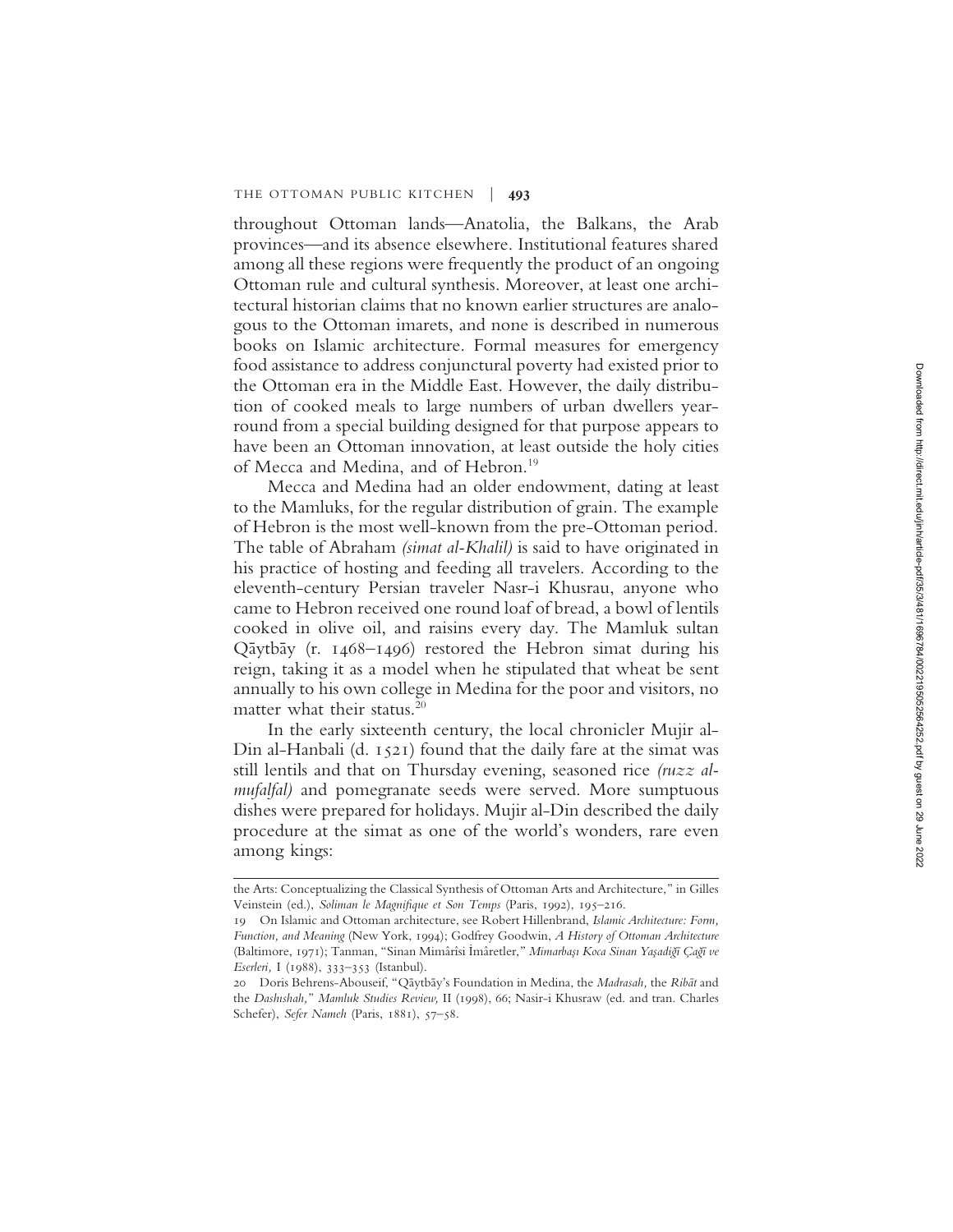[A]t the door of the kitchen a drum is struck each day after the afternoon prayer, at the time of the distribution from the generous table. The people of the town and pious sojourners eat from it; the bread is made daily and distributed at three times: early morning, after the midday prayer to the people of the town, and after the afternoon prayer a general distribution to the people of the town and the newcomers. And the quantity of bread baked each day is 14,000 flat loaves, but sometimes it reaches  $15,000$ . And as for the capacity of its waqf, it can scarcely be determined; and no one is kept from his generous table, neither of the rich nor of the poor.<sup>21</sup>

Evliya, the seventeenth-century Ottoman traveler, attested to the continuing vitality of this public kitchen, recounting that "each person had his bowl filled with the soup of Abraham, enough for the subsistence of men with their families. I [Evliya] was also fortunately among the group of those poor. I received a plate of wheat soup, a gift from God. I never witnessed such a tasty meal at the table of either viziers or men of learning." This thriving table in Hebron may have been both a long-term inspiration for pious rulers, as well as the specific inspiration for Hurrem's imaret in Jerusalem. Hebron and Jerusalem were called "al-Haramayn," the two sanctuaries, in echo of the two noble sanctuaries, al-Haramayn al-Sharifayn, Mecca and Medina. In adding a public kitchen to Jerusalem, Hurrem ensured that each of the four holy cities had an institution to feed the hungry.<sup>22</sup>

The first Ottoman imarets were reportedly built in Iznik and Bursa by Orhan, the second Ottoman sultan, in the 1330s. During the first centuries, the number of imarets grew, and their capacities expanded with the size of the complexes in which they were lo cated, reflecting the increased wealth and power of the sultans and the Ottoman empire in general. By the 1530s, no fewer than eighty-three imarets had emerged in the Ottoman realms. How ever, this figure does not include the numerous building projects undertaken by Süleyman I and later sultans—not to mention their mothers, consorts, daughters, and viziers—in Istanbul, Egypt, and the Hijaz. An early seventeenth-century treatise says that the re nowned architect Sinan (d. 1588) built seventeen imarets. Hence,

22 Evliya, *Seyahatnamesi* (Istanbul, 1935), IX, 510.

<sup>21</sup> Mujîr al-Dîn al-Hanbalî, *Al-Uns al-Jalîl Bi-Ta'rîkh al-Quds Wa'l-Khalîl* (Amman, 1973), I, 58–59; II, 443.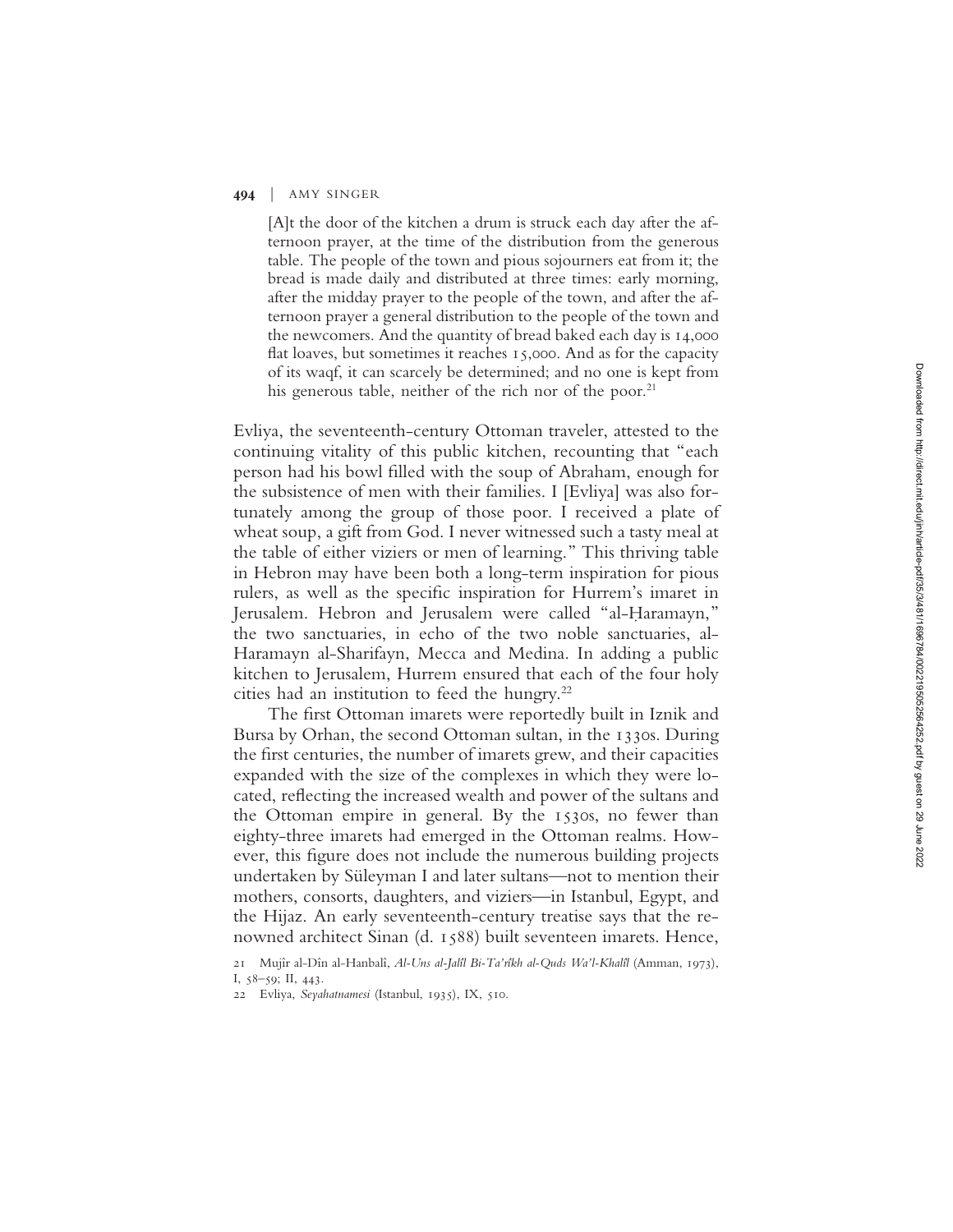even before 1600, 100 imarets seem to have existed, and many more were founded later, including those in the Sultan A hmet, Nuruosmaniyye, and Mihrişah Sultan complexes in Istanbul<br>alone<sup>23</sup> alone.<sup>23</sup>

Individual imarets were impressive and significant by themselves, but the cumulative impact of multiple imarets in a town was enormous. Istanbul had numerous imarets, in addition to those of Fatih and Süleymaniye. In sixteenth-century Edirne, for example, three imperial imarets in complexes and eight other en dowed public kitchens fed an estimated 2,600 people daily out of a population of about 22,000. If the residents of Edirne constituted the chief clientele of the imarets, more than 10 percent of them ate regularly in public kitchens. However, Edirne remained a popular temporary residence for sultans, as well as a busy transit point on the road to and from the Balkans. As in Istanbul, the large number of imarets may have existed to bear some of the burden of hosting the many travelers who came through the city. $24$ 

Evliya remarked that in all his journeys, he saw "nothing like our enviable institution." In the 212th chapter of his Book of Travels, he praised the imarets of Istanbul and the Ottoman empire. He cited the Qur'anic verse: "No creature is there crawling on the earth, but its provision rests on God" (11:6, Hud). Evliya also provides confirmation for the assessment that the imarets were unique to the Ottomans. Despite his penchant for exaggeration and borrowing, he traveled to many of the places that he mentioned ("the territories of eighteen rulers"). His assertion that he found no institution comparable to the imaret in his travels is tell-

24 The calculations in Haim Gerber, "The Waqf Institution in Early Ottoman Edirne," *Asian and African Studies,* XVII (1983), 43–44, imply that only men ate in these imarets. How ever, the examples of the Hasseki Sultan, the Süleymaniye, and the Jerusalem imarets do not confirm this assumption.

<sup>23 -</sup> Ömer Lutfi Barkan, "Osmanlı, İmparatorluğunhda İmâret Sitelerinin Kuruluş ve İşleyi<br>Tarzına âit Arastırmalar " İstanbul Üniversitesi İktisat Eakültesi Mecmuası, XXIII (1062/62), 242ì q Tarz ìna âit Ara t ìrmalar," *Jstanbul Üniversitesi Jktisat Fakültesi Mecmuas ,* XXIII (1962/63), 242– q *î* 243; Ca'fer Efendi, *Ris ale-i Mi'm ariyye,* in Howard Crane (ed.), *An Early-Seventeenth-Century Ottoman Treatise on Architecture* (Leiden, 1987), 107/86v. The same treatise lists kitchens *(matbah)* separately, confirming that an imaret denoted something more than just a cooking facility, perhaps a building of a certain minimal size or capacity, or one with the regular distribution of meals on the premises. See Huart, "Imaret," II, 475; Crane, "The Ottoman Sultan's Mosques: Icons of Imperial Legitimacy," in Irene A. Bierman, Rifa'at Abou-el-Haj, and Don-<br>ald Preziosi (eds.). *The Ottoman City and Its Parts: Urban Structure and Social Order* (New B.o. ald Preziosi (eds.), *The Ottoman City and Its Parts: Urban Structure and Social Order* (New Ro chelle, 1991), 174; Tanman, "İmaretler," IV, 166.<br>24 The calculations in Haim Gerber. "The Wa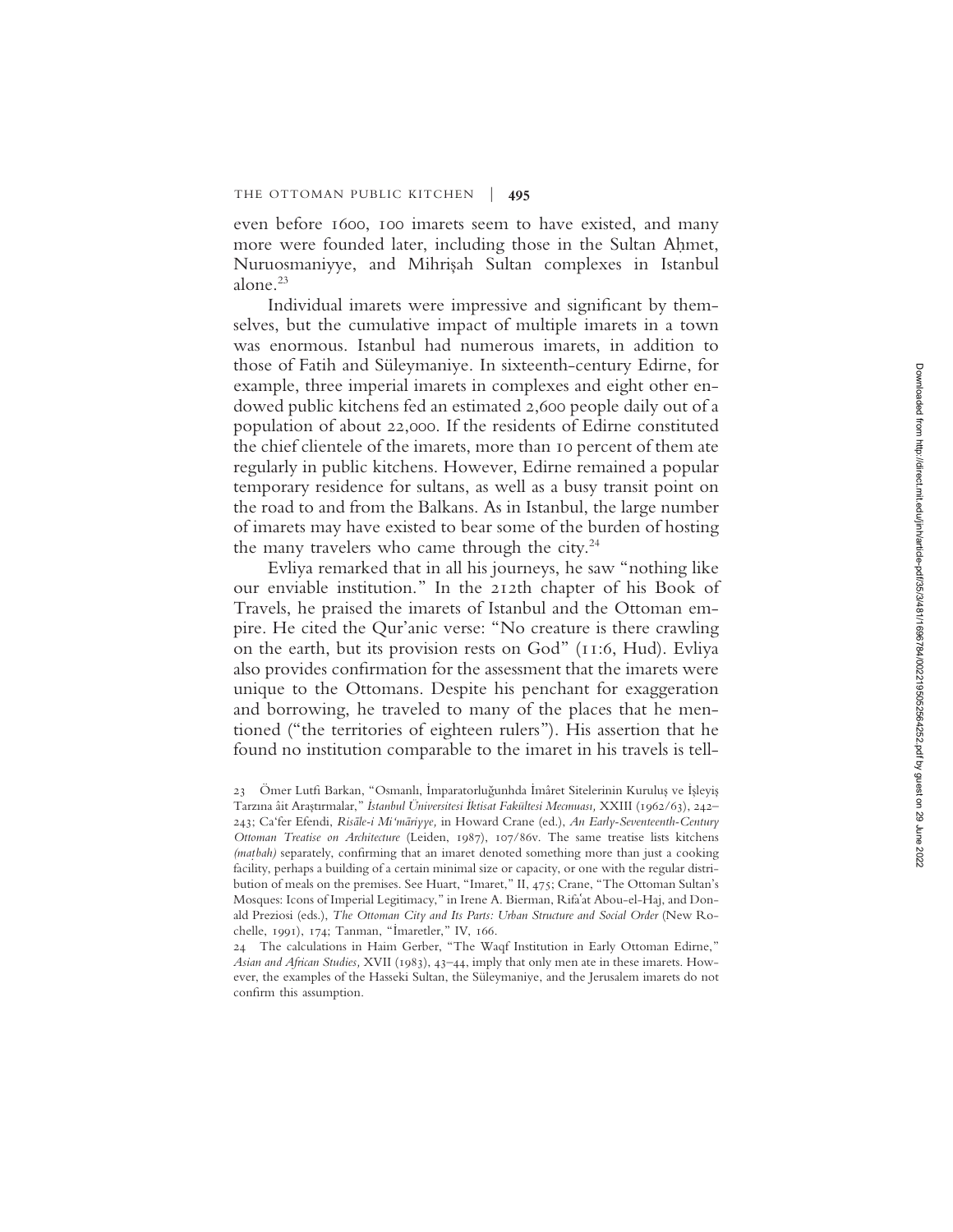ing. As a man of some standing, Evliya's experience of the imarets was probably that of a traveler to whom particular attention was paid, and not that of a candidate student or an indigent.<sup>25</sup>

Evliya's inclusion of the Topkapı Palace in his list of imarets<br>sanother important point. Daily food distributions at Topkapı raises another important point. Daily food distributions at Topkap were extensive, feeding the huge palace staff and those who worked in the palace workshops, as well as officials and those present on business. Anyone who came to the palace had the right to a meal there before leaving it. The daily meals at Topkap î Palace were an outgrowth of Turcoman practices from Osman's time and earlier, a ritual reconfirmation of leadership and loyalty. In the early Ottoman period, the sultan also appeared regularly during communal meals, participation in which was an affirmation of loyalty to him. This practice continued until the introduction of the formal seclusion of the sultan at the end of Mehmed the Con-<br>queror's reign in the late fifteenth century. Even after the sultan queror's reign in the late fifteenth century. Even after the sultan had disappeared from public view, however, food was distributed daily to all who came to the palace. The symbolic effect of these distributions grew as a result of the sultan's own absence, signaled to all by the huge palace kitchen chimneys on the skyline.<sup>26</sup>

Other evidence reveals that the palaces of princesses and the homes of wealthy and powerful people distributed food daily to the needy of their neighborhoods, in addition to feeding large households of family, servants, and retainers. Whether these households had formal rules about who was to receive food is unclear, but their kitchens are not easily classed as either "public" or "private." Food distributions also took place in sufi lodges and in homes at various levels on the economic scale, including those whose owners had a right to eat at the imarets, thus making them both beneficiaries and benefactors. Other distributions occurred during major festivals, private family celebrations, or emergencies. Ottoman consumption patterns need to be examined, to under stand more fully how paradigms of distribution defined and mirrored entitlements and obligations throughout Ottoman society.<sup>27</sup>

<sup>25</sup> Evliya (ed. Orhan Saik Gokyay), *Evliya Çelebi Seyahatnamesi. I. Kitap: Istanbul* (Istanbul, 1996; orig. pub. seventeenth century), 132(a).

<sup>26</sup> Konstantin Mihailovic (trans. Benjamin Stolz, commentary by Srat Soucek), *Memoirs of a Janissary* (Ann Arbor, 1975), 31; Necipo glu, *Architecture, Ceremonial, and Power: The Topkapi Palace in the Fifteenth and Sixteenth Centuries* (Cambridge, Mass., 1991), 55.

<sup>27</sup> See examples in Robert Dankoff (trans.), *Evliya Çelebi in Bitlis* (Leiden, 1990), 147; Ca'fer Efendi, *Ris ale-i Mi'm ariyye, 42;* Cahit Uçuk, *Bir Jmparatorluk Çökerken* (Istanbul, 1995),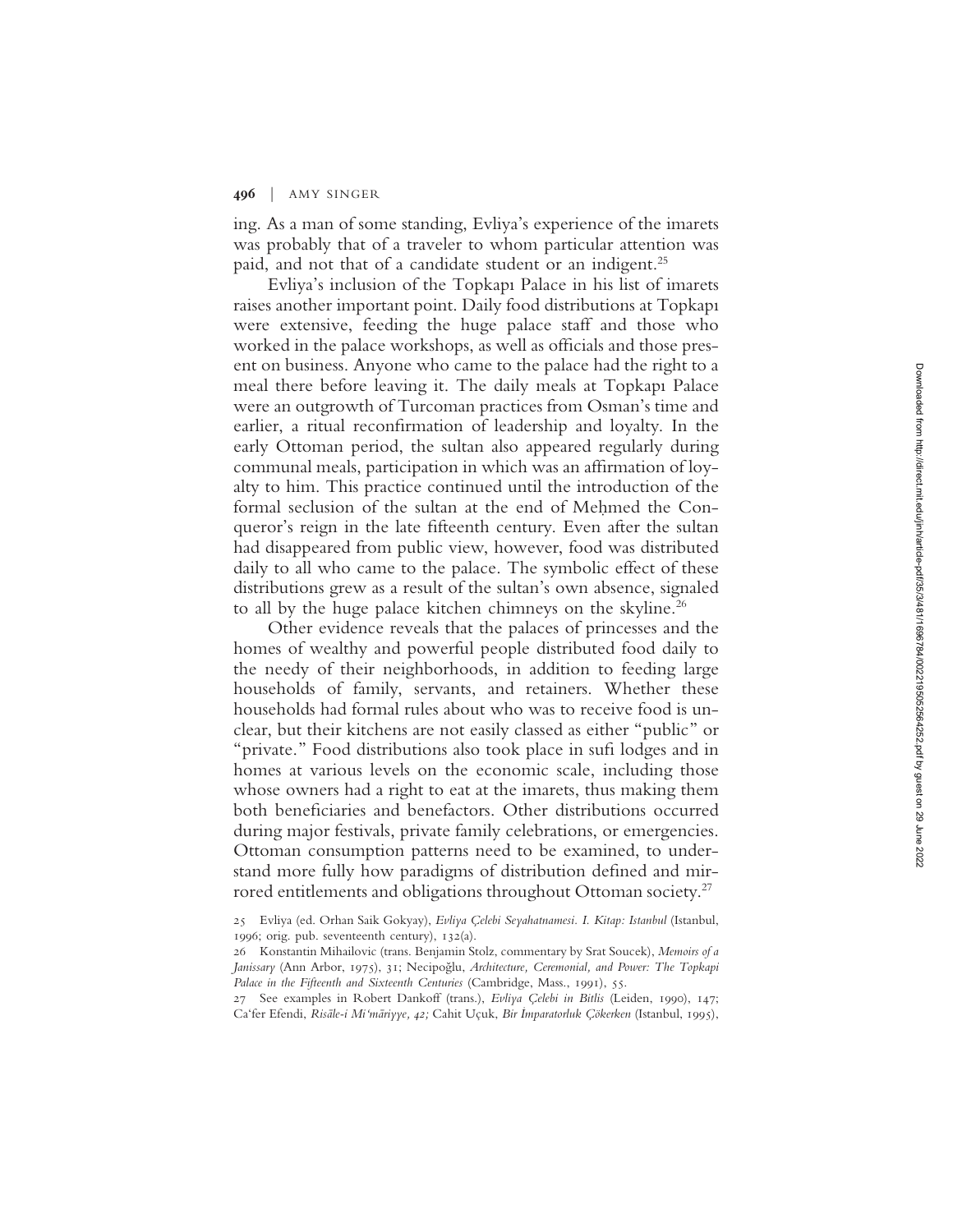# THE OTTOMAN PUBLIC KITCHEN <sup>|</sup> **497**

The routine of urban life and administration under the Otto mans offered numerous occasions for and types of food distribu tions. Some fulfilled religious or political obligations; others were part of the larger supply mechanisms, such as providing bread and meat at fixed cheap prices alongside more choice fare in the markets. Yet even the cheapest prices exceeded some people's means. Food distributions were common in all cities, reflecting an institutionalized recognition of the social demands imposed by structural poverty. The destitute and indigent hungry were recognized as people whose condition had to be alleviated, if only because of the Muslim obligations to charity and the political wisdom of reduc ing the number of chronically hungry persons living in any urban area.<sup>28</sup>

THE MEANING OF MEALS Not all of the people who benefited from food distributions were indigent or economically needy, though all of them were deemed deserving of support. Scholars and students qualified because of their devotion to the study of Islamic subjects; merchants and travelers because of their predicament as strangers; descendants of Muhammad and imperial dignitaries because of their status; sufis because of their piety; staffs because of their service; and the indigent because of their material poverty. Each public kitchen had a specifically defined clientele; it did not necessarily feed everyone who arrived. The quantity of food as well as the hierarchies at individual imarets determined what and how much particular groups would eat. In some places, distinguished guests received more food and choicer dishes, such as they might eat at their own table at home. In other places, distinctions of rank were marked only by the quantity of the same food distributed to everyone. These policies were hardly corrup tions of the soup kitchens' intended function but part of the implicit purpose to host people in a manner commensurate to their rank, within the limits prescribed by the means of the local endowment.

The hierarchies were also evident in the time and place in

<sup>51;</sup> and the discussion in Tülay Artan, "Aspects of the Ottoman Elite's Food Consumption: Looking for 'Staples,' 'Luxuries,' and 'Delicacies,' in a Changing Century," in Donald Quataert (ed.), *Consumption Studies and the History of the Ottoman Empire, 1550–1922. An Intro duction* (Albany, 2000), 143.

<sup>28</sup> Mübahat Kütüko glu, "Narkh," *EI* 2 , VIII, 964–965.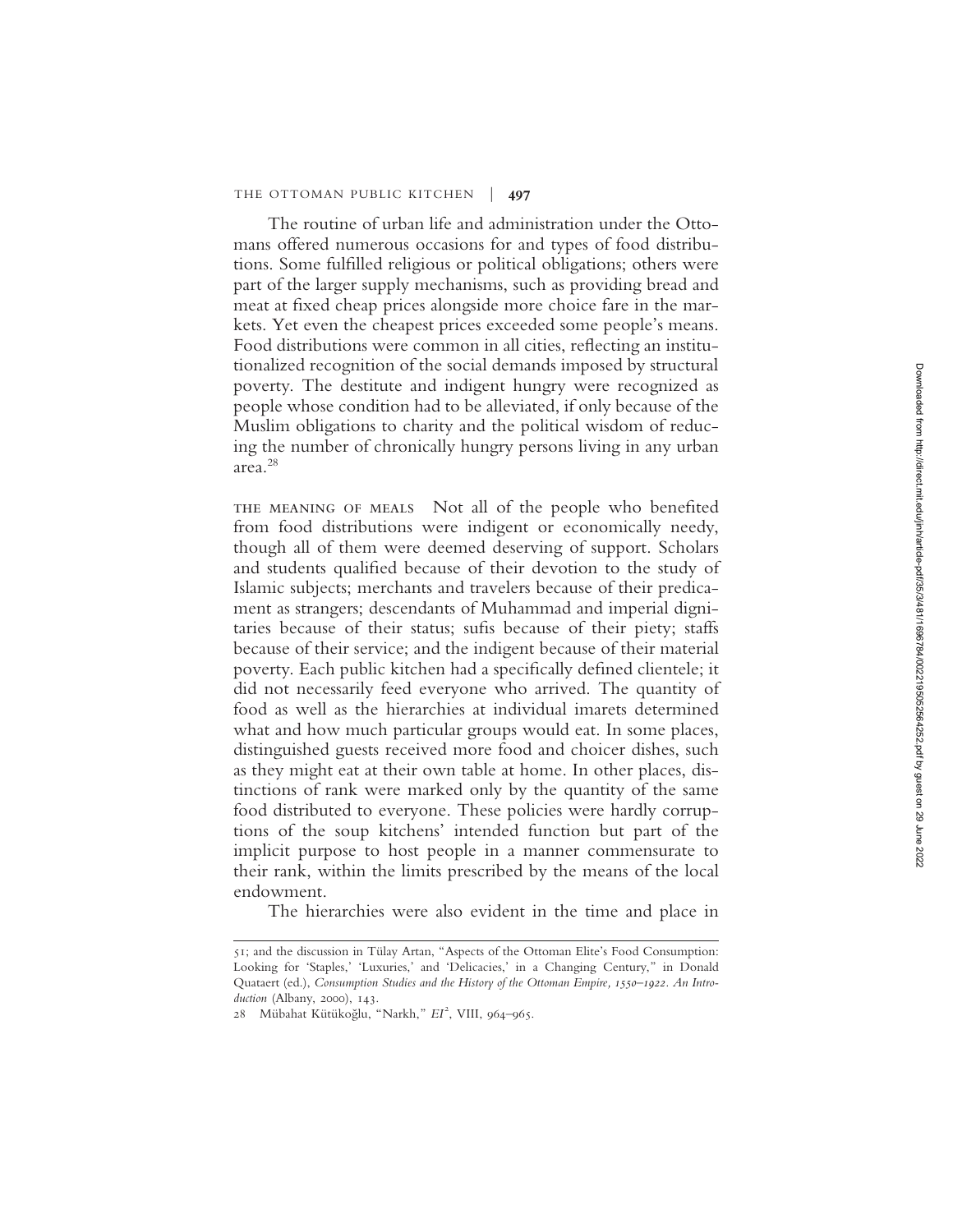which people ate. Wherever and whenever possible, dignitaries rated more comfortable and private eating spaces, provided with trays as they would be at home or at a feast. The less privileged ate in the refectory *(me'kel)* with their peers. Given the large number of people fed at some of the imarets, more than one seating was necessary. Those who received the least were fed last. Even the in digent poor were subject to a hierarchy that decided the order in which they ate, as noted in Jerusalem.

When the food ran out at the Süleymaniye, the indigents went unfed; when it ran out at the Jerusalem imaret, the poor women remained hungry. Although not specifically mentioned, small children probably accompanied women, and older male children accompanying men earlier in the serving. Hence, in Jeru salem, the chances of women and small children being able to obtain food were the worst. However, those permitted to eat at the imaret at all were in a better position than those who were refused admission outright.

In their function of providing food to people who were indigent or otherwise incapacitated, the imarets served as welfare agents, sustaining the weakest among the urban population. Yet material poverty was only one criterion for gaining a seat at the table or a place in line at the cauldron of an Ottoman public kitchen. Those who worked in an imaret, or in the various institutions of the complex to which it belonged, received meals as part of their remuneration. Scholars and students who ate at the imarets were enjoying a kind of stipendiary or scholarship privilege as members of a college within a complex (like the colleges at Oxford and Cambridge), though the diet was, at best, modest. Higher-ranking and more well-endowed colleges offered their students and teachers better salaries, stipends, and meals in recog nition of their standing in a society that valued learning and schol arship and needed trained scholars to serve as judges, legal experts, teachers, and preachers. The production and reproduction of this learned class was the responsibility of the ruling family, and in accepting this imperial patronage, the learned class conferred legit imacy on Ottoman rule.

Travelers eating at the imarets benefited from a long-standing tradition of hospitality that had its roots in Turkish and Arab cul tures, nomadic and sedentary, of Central Asia and the Middle East. Traveling strangers were typically entitled to three days' hospital -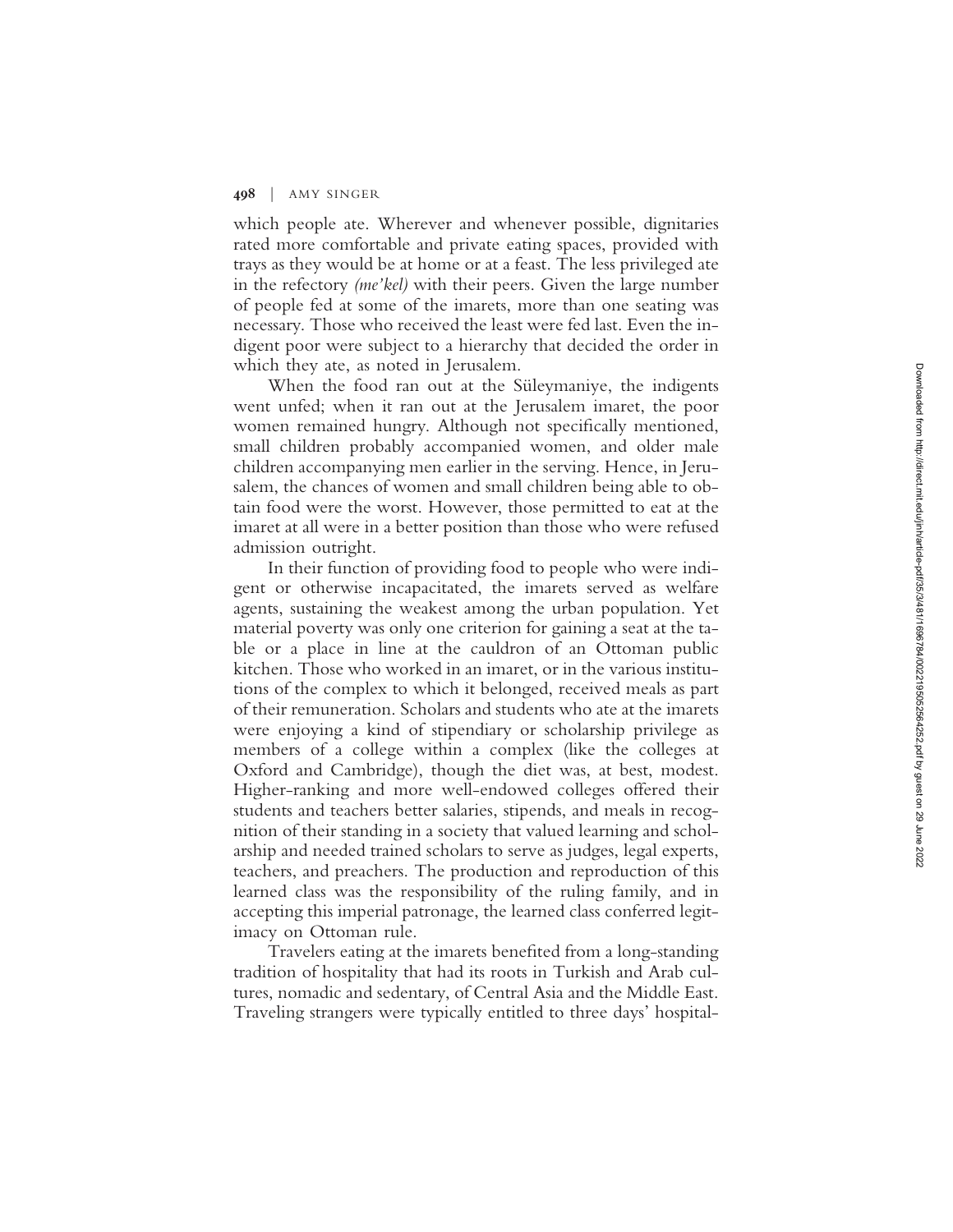ity, not only at the imarets but in the guesthouses of villages and towns, as specified in the Qur'an. The dignitaries who sat down to eat at an imaret could thank their status for the meal, or any com bination of attributes that made them eligible. Thus did the public kitchens serve several purposes simultaneously.<sup>29</sup>

The number of imarets and the number of diners expected in the largest ones suggests that the distribution of food was a com mon occurrence, lacking the stigma often attached to eating in a public kitchen today. For many, taking a place in the queue at an imaret or at one of its tables was an enviable privilege. Food distri butions had both a physical and a symbolic impact on their recipi ents. The ability of the Ottomans to feed so many people—as well as to ensure sufficient food supplies to urban centers, the army, the pilgrimage caravans, and the palaces—was an integral component of their power and legitimacy.

Soup and bread were the most basic forms of nourishment in the imarets. The quantities of the ingredients in each were precisely determined, but not the amount of water in the soup. Since the size of the cauldrons used is uncertain (although they were certainly huge), the total amount of soup prepared in any kitchen cannot be easily calculated. But the very fluidity of soup made it an appropriate dish for a public kitchen. When pressed, the cooks could easily increase the quantity of soup to feed more people, though, in the process, they might diminish its nutritional value. That the results were not always appetizing is evident, if Mustafa'Ali, a late-sixteenth-century historian, is to be trusted. He described the bread in Istanbul as "a lump of dry clay," the soup as "dishwater," the rice and puddings as "vomited matter," and the meat as "made of... emaciated sheep that were slaughtered after having died." Although the chief objective in serving soup was not always to furnish a caloric minimum, its symbolic effect might suffer from its presentation and flavor. $30$ 

Conscious of God's commands to do good and give generously, Ottoman donors could choose from a wide spectrum of bene -

<sup>29</sup> See Franz Rosenthal, "The Stranger in Medieval Islam," *Arabica,* XLIV (1997), 35–75, on the status of the traveler, not only as a stranger but also as someone deserving of charitable support.

<sup>30</sup> Andreas Tietze (ed. and trans.), *Mus. t.afa 'Al i's Counsels for Sultans* (Vienna, 1979), II, 27, 144.